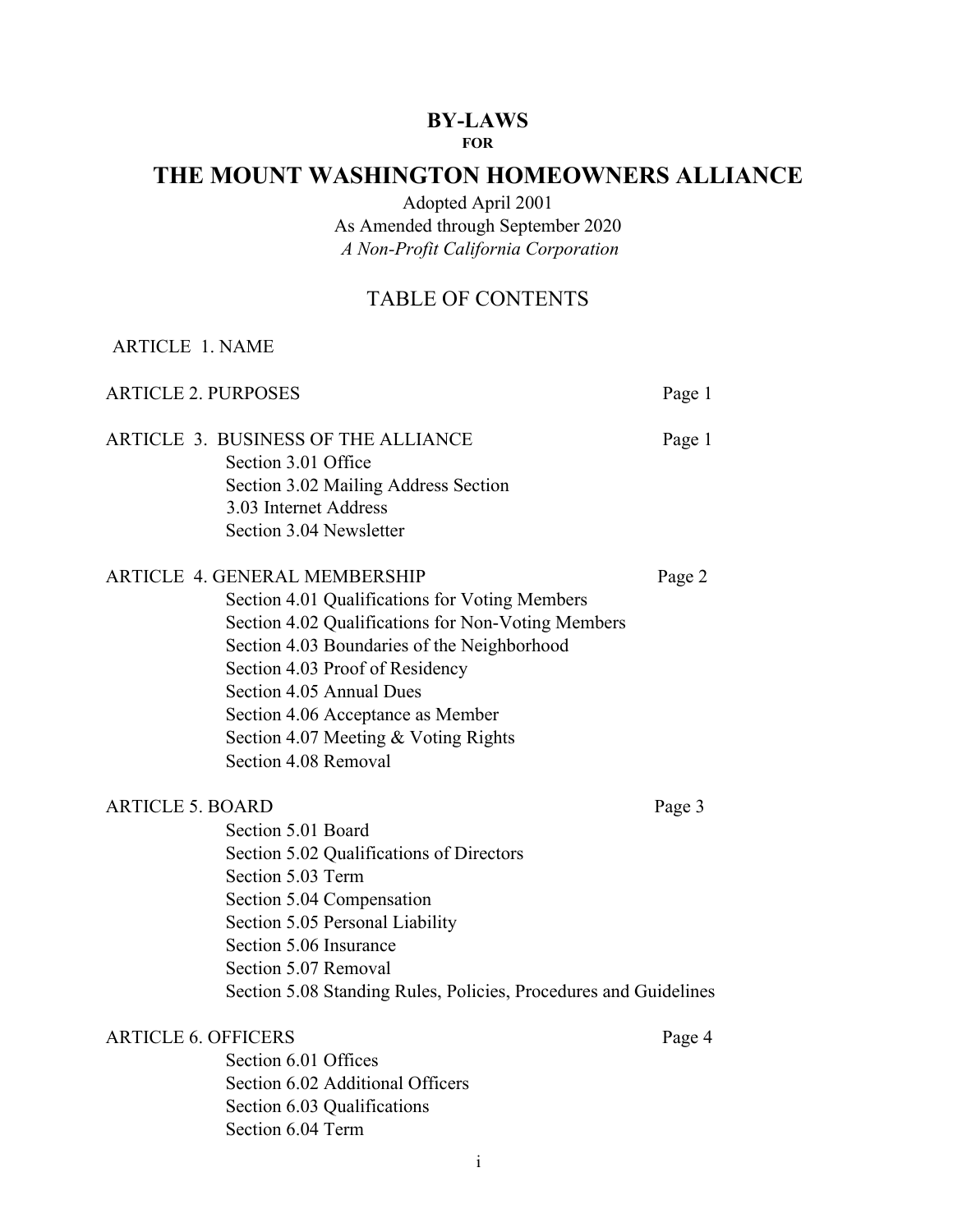Section 6.05 Compensation Section 6.06 President Section 6.07 Action Vice President Section 6.08 Program Vice President Section 6.09 Land Use Vice President Section 6.10 Membership Vice President Section 6.11 Secretary Section 6.12 Treasurer Section 6.13 Parliamentarian Section 6.14 Hospitality Vice President Section 6.15 Immediate Past President

#### ARTICLE 7. MEETINGS OF THE GENERAL MEMBERS Page 6

Section 7.01 Meetings of the General Members

(a) Place of Meetings (b)

Annual Meeting

- (c) Regular Meetings
- (d) Special Meetings
- (e) Notice for Special Meetings or Change of Time or Place
	- (i) Manner of Notice
	- (ii) Time Requirement
	- (iii) Contents of Notice
- (g) Quorum
- (h) Adjournment

Section 7.02 Meetings Restricted to General Members and Guests

Section 7.03 Meeting Sign-in and Voting

Section 7.04 Membership Action by Majority Vote

Section 7.05 Conflicts of Interest

- (a) Direct Financial Interests
- (b) Disqualifying Interest In a Project

Section 7.06 Identifying Conflicts of Interest

(a) Fair Argument of a Connection (b)

Appeal of President's Ruling

- 1. If President finds no "fair argument"
- 2. If President finds a "fair argument"
- (c) President's Warning of Conflict of Interest

Section 7.07 Public Forum of Meetings

- (a) Philosophy
- (b) Right to Record Meetings
- (c) Restriction on Amendment of Appeal Section

7.08 Robert's Rules of Order

ARTICLE 8. MEETINGS OF THE BOARD Page 13 Section 8.01 Meetings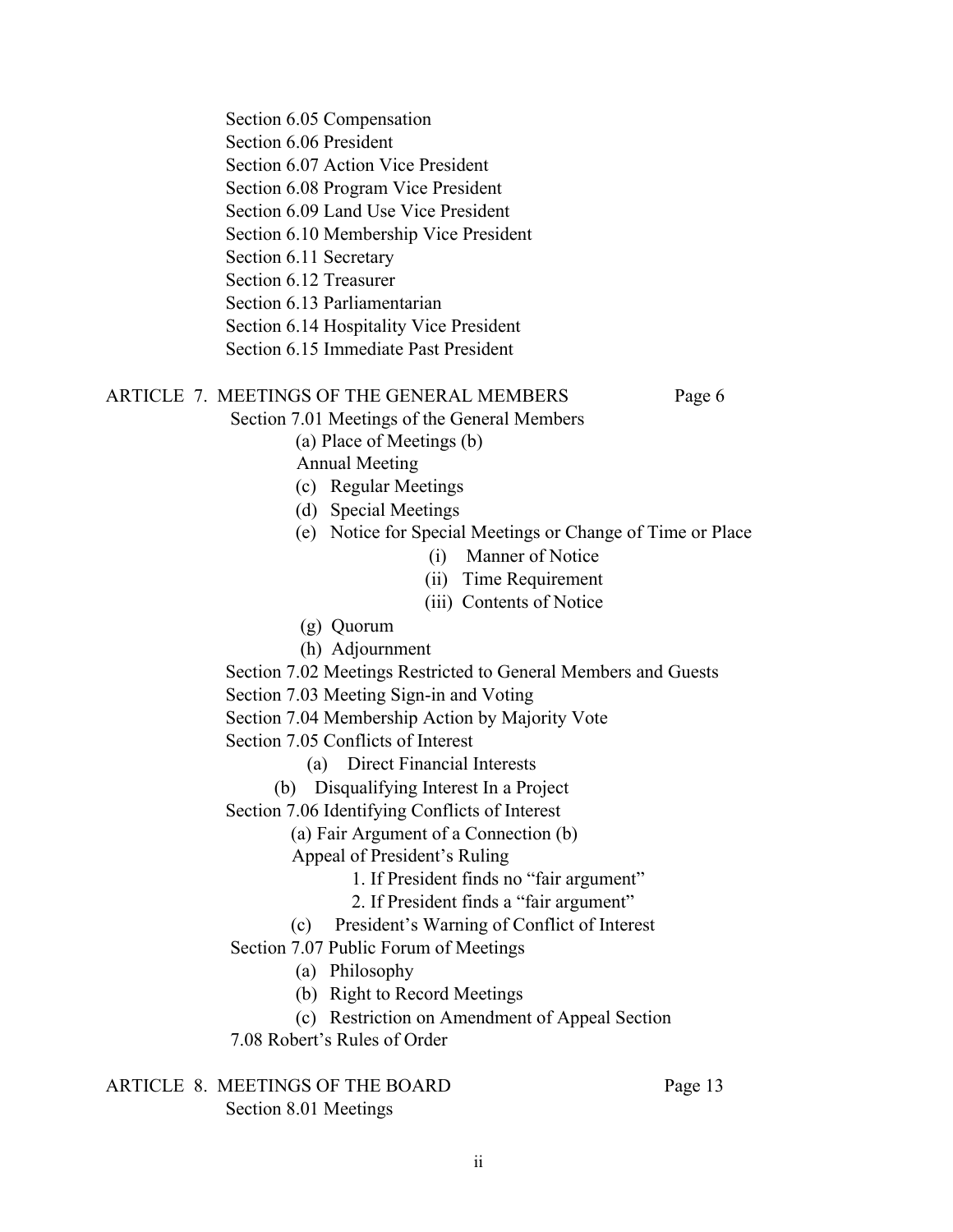(a) Place of Meetings (b)

Regular Meetings

- (d) Special Meetings
- (e) Notice for Special Meetings or Changes in Time or Place
	- (i) Manner of Notice
	- (ii) Time Requirement
	- (iii) Contents of Notice
	- (iv) Waiver of Notice
- (f) Quorum
- (g) Adjournment

Section 8.02 Board Action

Section 8.03 Action Without a Meeting

(a) Unanimous Consent

(b) Telephonic or Electronic Polling

Section 8.04 Dollar Limit on Board

Section 8.05 Robert's Rules of Order

Section 8.06 Member's Right to Agendize

ARTICLE 9. CODE OF ETHICAL CONDUCT Pages 16

Section 9.01 Statement of Principles

Section 9.02 Disqualification from Officer/Board Positions

Section 9.03 Required Oath and Continuing Duty to Disclose Conflicts of Interest

Section 9.04 Disqualification from Votes Involving a Personal Interest Section 9.05 Definition of an Officer, Board or Member

Disqualifying Interest

- (a) "Person"
- (b) "Organization affiliated with them"
- (c) "Project"
- (d) "Neighborhood"
- (e) "Independent contractor"
- (f) "Organization"

Section 9.06 Involuntary Removal of Officer or Board Member

Section 9.07 Involuntary Removal of Member Voting with a Conflict of Interest

ARTICLE 10. DUES, NOMINATIONS, ELECTIONS. VACANCIES Page 17

Section 10.01 Compensation of the Nominating Committee

Section 10.02 Appointment of the Nominating Committee

Section 10.03 Recommended Slate of Officers and Directors

Section 10.04 Additional Nominations

Section 10.05 Conduct of Dues Collection/Election By Written Ballot

Section 10.06 Processing of Dues and Ballots

Section 10.07 Installation of Officers and Directors

Section 10.08 Vacancies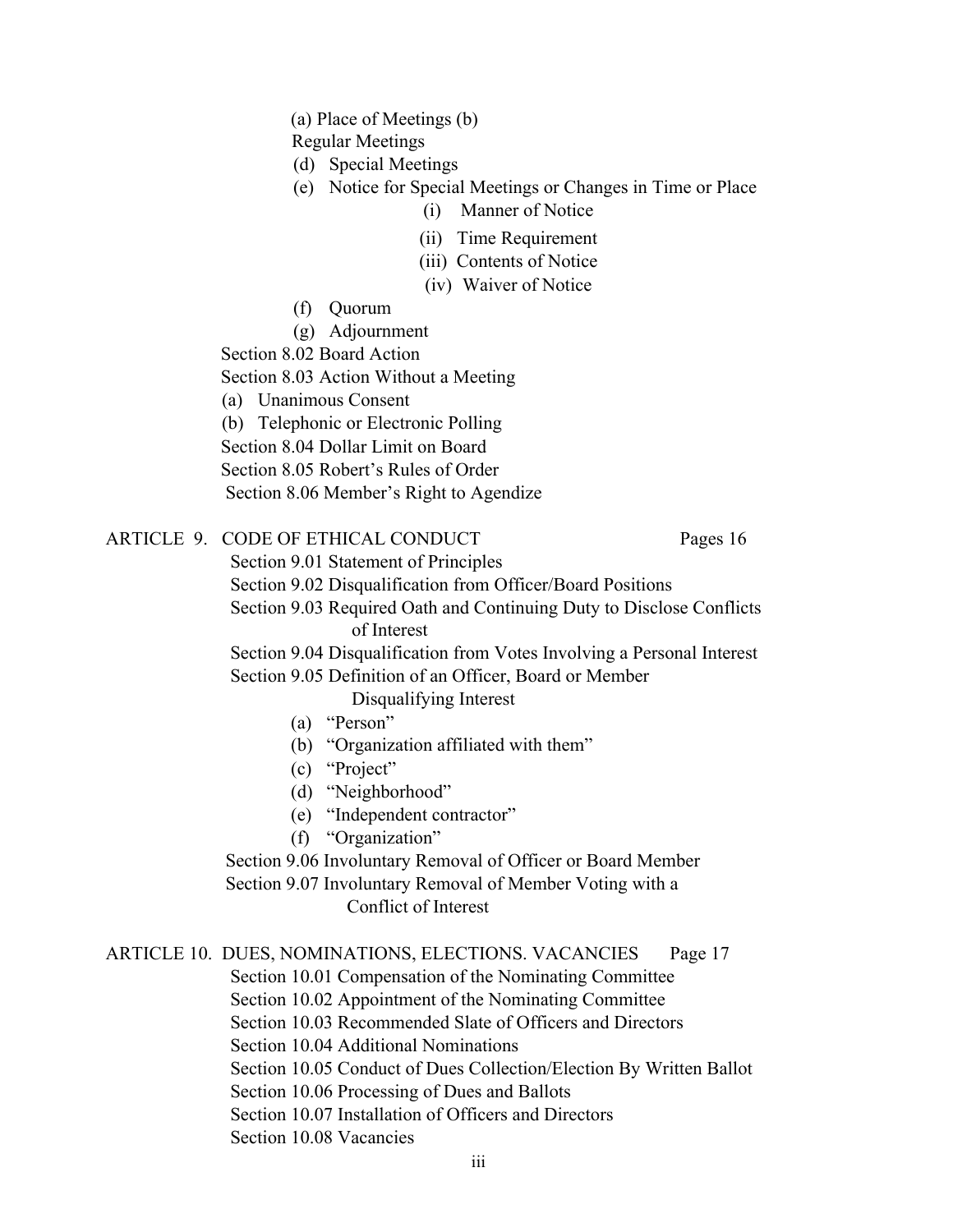## Section 10.09 One Person: One Office

| <b>ARTICLE 11. COMMITTEES</b>                                                                                                                  | Page 20 |
|------------------------------------------------------------------------------------------------------------------------------------------------|---------|
| Section 11.01 Executive Committee                                                                                                              |         |
| Section 11.02 Special Committees                                                                                                               |         |
|                                                                                                                                                |         |
| <b>ARTICLE 12. ALLIANCE RECORDS AND REPORTS</b>                                                                                                | Page 20 |
| Section 12.01 Alliance Books & Records                                                                                                         |         |
| Section 12.02 Accounting Books & Records                                                                                                       |         |
| Section 12.03 Tax Assessment                                                                                                                   |         |
| Section 12.04 Inspection                                                                                                                       |         |
| Section 12.05 Annual Report which must include                                                                                                 |         |
| assets and liabilities<br>(a)                                                                                                                  |         |
| (b)<br>changes in assets and liabilities                                                                                                       |         |
| (c)<br>revenue or receipts                                                                                                                     |         |
| (d)<br>expenses or disbursements                                                                                                               |         |
| <b>ARTICLE 13. FISCAL YEAR &amp; ACCOUNTING</b>                                                                                                | Page 21 |
| Section 13.01 Fiscal Year                                                                                                                      |         |
| Section 13.02 Accounting Method                                                                                                                |         |
| ARTICLE 14. EXECUTION OF INSTRUMENTS, DEPOSITS & FUNDS Page 21<br>Section 14.01 Authority<br>Section 14.02 Depositories<br>Section 14.03 Gifts |         |
| <b>ARTICLE 15. INVESTMENTS</b><br>Section 15.01 Property & Securities                                                                          | Page 22 |
| <b>ARTICLE 16. PROHIBITED DISTRIBUTIONS</b><br>Section 16.01 General Prohibitions<br>Section 16.02 Special Prohibitions                        | Page 22 |
| <b>ARTICLE 17. BYLAWS &amp; AMENDMENT</b>                                                                                                      | Page 22 |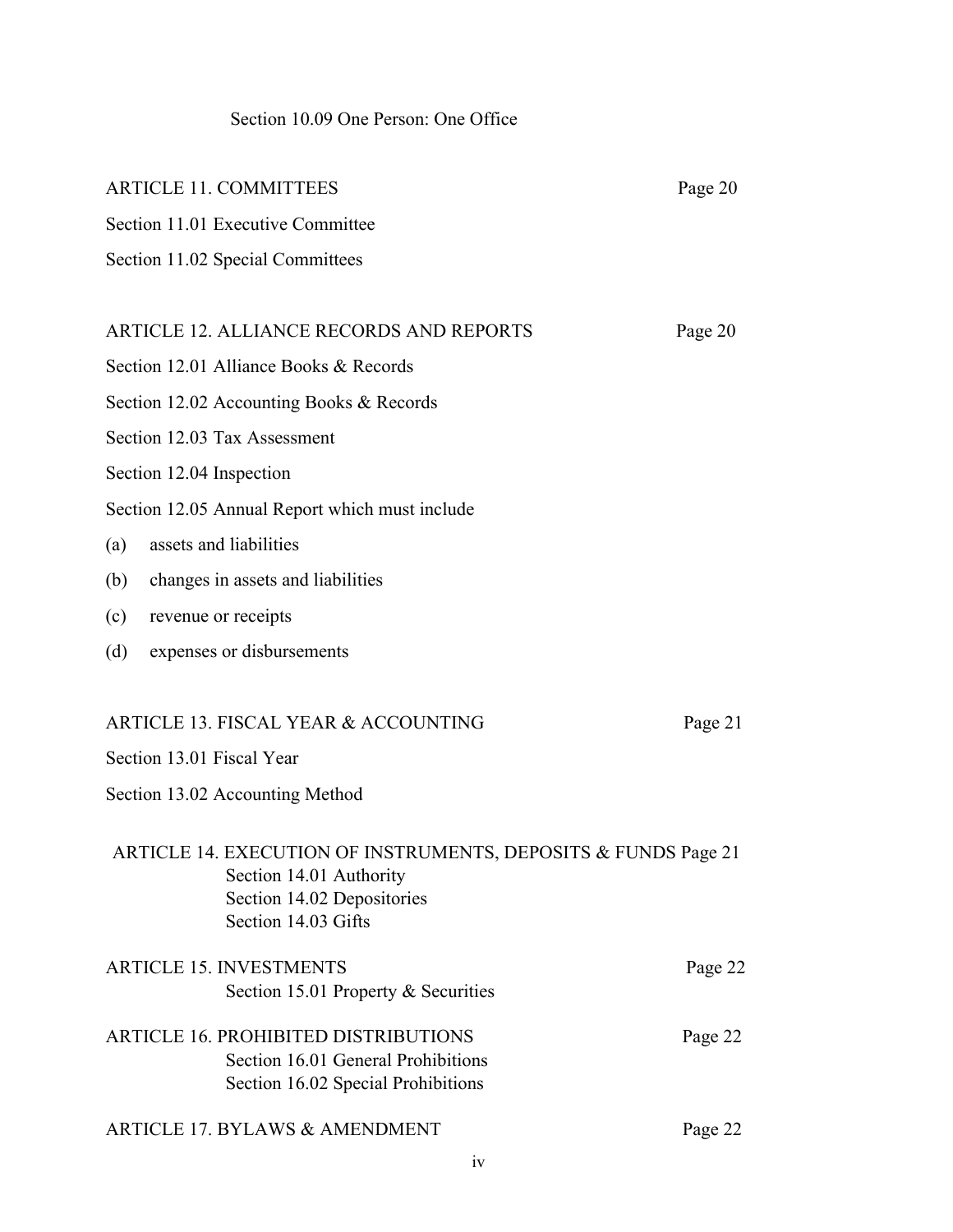Section 17.01 Effective Date Section 17.02 Originals of Articles/By-laws Section 17.03 Amendment of By-laws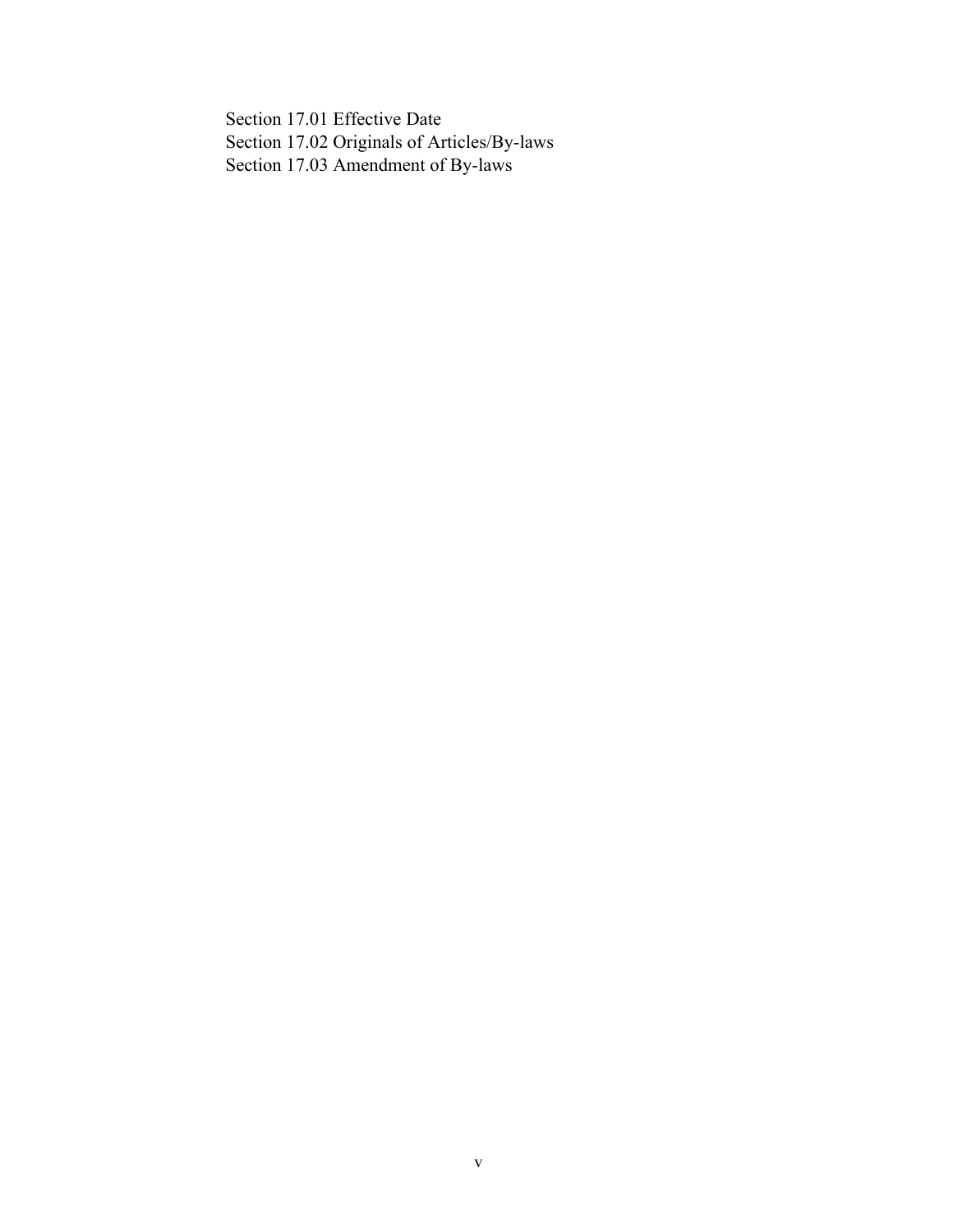## **ARTICLE 1. NAME**

Section 1.01. Legal Name. The full name of the Alliance shall be THE MOUNT WASHINGTON HOMEOWNERS ALLIANCE (referred to at times herein as "the Alliance").

## **ARTICLE 2. PURPOSES**

Section 2.01. Purposes of the Association. The purposes of the Mount Washington Homeowners Alliance are:

- 1. To organize the homeowners of Mount Washington in order to further and promote the general public interest of all residents living in the Mount Washington community.
- 2. To utilize all possible instruments of communication to keep members of the Mount Washington community aware of activities of the Alliance, governmental meetings, community events, volunteer opportunities, and social activities of our diverse community.
- 3. To preserve, protect and enhance the unique urban oasis qualities of Mount Washington such as its open hillside vistas and ridgelines, its native habitat, its interesting wildlife, its diverse residents, and its quiet and peaceful ambiance.
- 4. To be part of the City of Los Angeles Neighborhood Council movement to the greatest extent feasible and to maintain a close working relationship with elected officials at each level of government.
- 5. To work closely with educational, cultural and religious institutions to support their worthwhile programs and initiatives and to assure compatible operations within this community.
- 6. To balance the interests of real estate development with land use priorities of the community as explicitly expressed in the Mount Washington/Glassell Park Specific Plan, the Northeast Area Community Plan or any successor land use regulations.
- 7. To encourage, support and promote the economic vitality and stability of communities near Mount Washington such as Cypress Park, Eagle Rock, Glassell Park, Highland Park, and Lincoln Heights.
- 8. To conduct meetings of the Alliance in a fair and open way to allow respectful differences of opinion and to seek community consensus wherever possible.
- 9. To demand the highest ethical conduct of all Board Members entrusted with a fiduciary duty to carry out the purposes of the Mount Washington Homeowners Alliance.

## **ARTICLE 3. BUSINESS OF THE ALLIANCE**

Section 3.01. Office. The principal office of the Alliance for the transaction of its business shall be located in the Mount Washington neighborhood as defined in these By-laws.

Section 3.02. Mailing Address. The Board may establish one or more mailing addresses for the Alliance.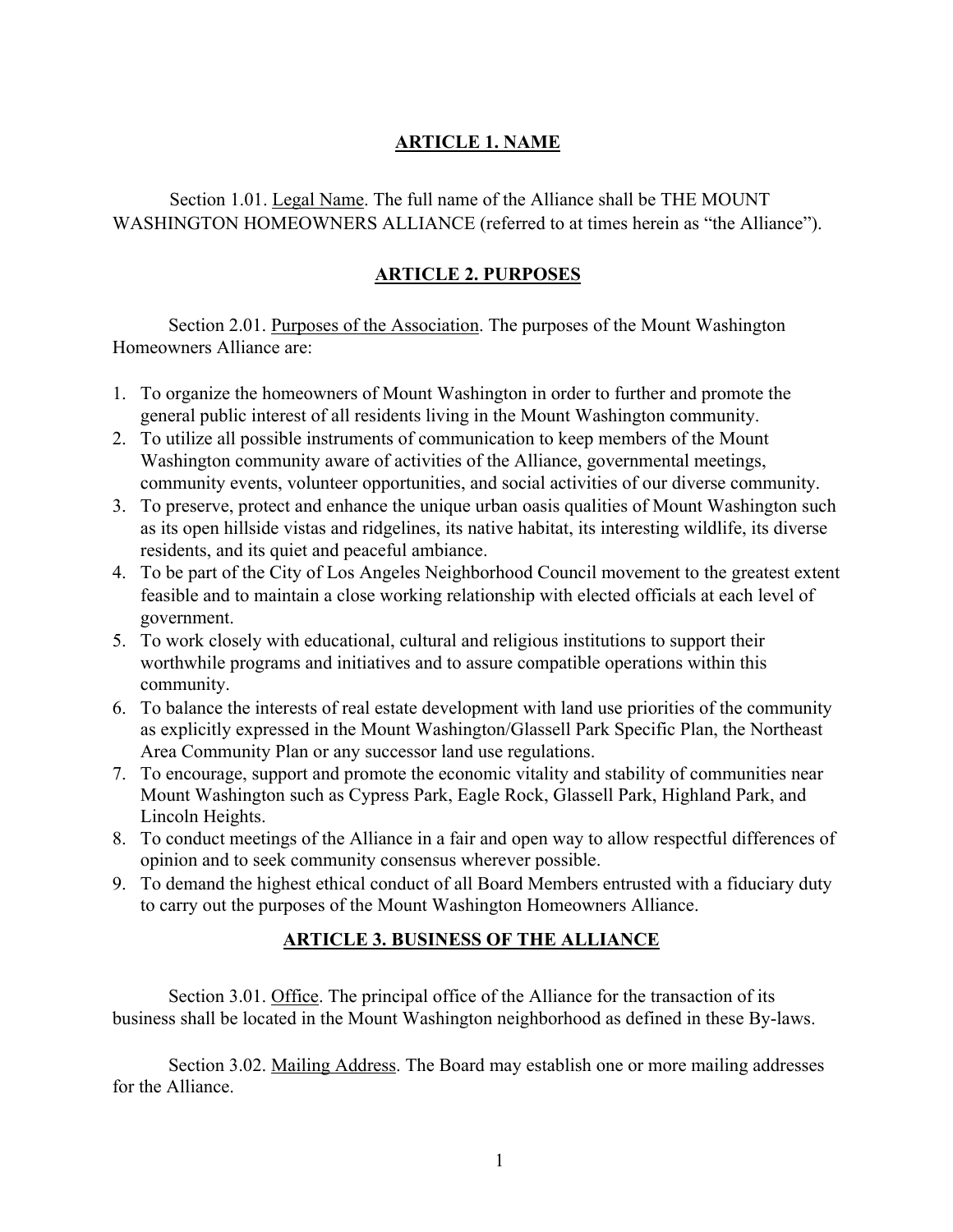Section 3.03. Internet Address. The Alliance shall establish and maintain one or more on-line locations for the transaction of the Alliance's business and to facilitate communication with the public.

Section 3.04. Newsletter. The Alliance shall publish a newsletter electronically, or otherwise, on a schedule determined by the Board.

#### **ARTICLE 4. GENERAL MEMBERSHIP**

Section 4.01. Qualifications for Voting Members. Any person 18 years of age or older living in an Eligible Household within the boundaries of the community and who is dedicated to the purposes of the Alliance is eligible to file an application to the Board requesting acceptance as a Voting Member of the Alliance. An Eligible Household includes the occupants, up to a maximum of 4 occupants, of an owner-occupied permitted residential structure within the boundaries of the neighborhood.

Section 4.02. Qualifications for Non-Voting Members. Any person 18 years of age or older who is dedicated to the purposes of the Alliance is eligible to file an application to the Board requesting acceptance as a Non-Voting Member of the Alliance. A Non-Voting Member may also be called an Associate Member of the Alliance.

Section 4.03. Boundaries of the Neighborhood. The neighborhood of Mount Washington includes:

Beginning at the intersection of Figueroa Street and Marmion Way, along Marmion Way north to Avenue 50, along Avenue 50 northwest to El Paso Avenue, along El Paso Avenue west to Division Avenue, along Division Avenue southwest to Future Street, along Future Street south to Isabel Drive, along Isabel Drive curving from southwest to south to southeast to Avenue 38, along Avenue 38 south to Figueroa Street, and along Figueroa Street north to Marmion Way, the place of beginning.

Section 4.04. Proof of Residency. The Membership Vice President may verify the eligibility of a member as a Voting or Non-Voting Member of the Alliance. It is the fiduciary duty of the Membership Vice President to verify any member he or she does not know or may have reason to believe is not a *bona fide* member of the neighborhood. The verification of residency may be conducted at the time of application, the time of renewal, or at any time the Membership Vice President receives a written request to perform a verification submitted by any member of the Alliance. Methods of verifying eligibility include, but are not limited to, checking real estate records of the County of Los Angeles or requesting from the applicant a copy of a real estate deed, lease, Department of Water and Power invoice, and/or a local phone service provider invoice showing the person(s) as owners within the Neighborhood (in the case of Voting Members) or as residents residing at property within the Neighborhood (in the case of Non-Voting Members). The Membership Vice President shall keep a record of all member owner or resident verifications and any member of the Alliance has the right to inspect the verification record within a reasonable period of time not to exceed 10 calendar days.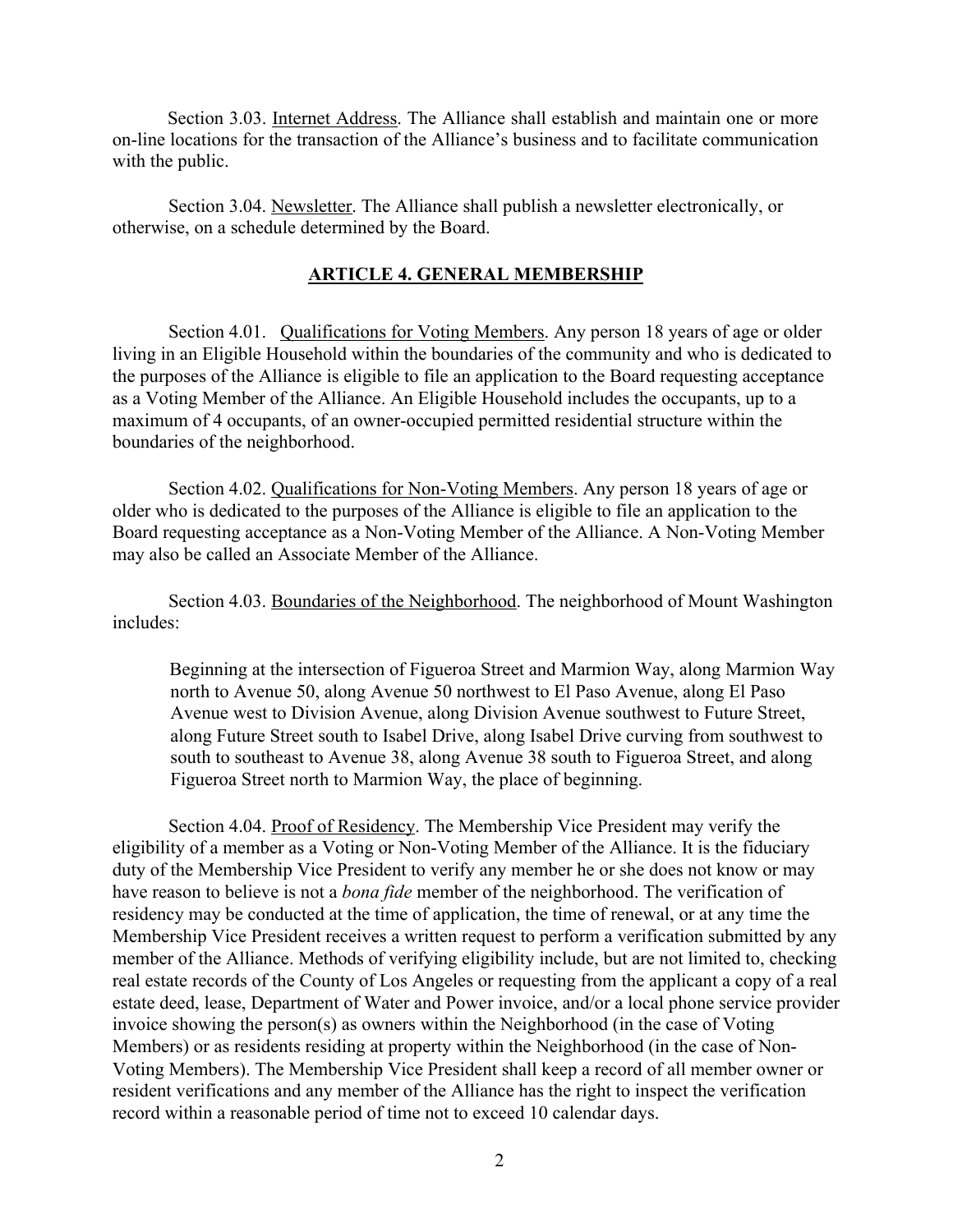Section 4.05. Annual Dues. An application for membership in the Alliance shall be accompanied by payment of annual dues in such amount to be determined by the membership. Annual dues shall be payable for each calendar year or fraction thereof that such person or household is a member of the Alliance. New memberships received in the last calendar year quarter shall be entitled to a full year membership in the following year. Such annual dues shall be levied in December and shall be due the first Saturday after the first Monday in January. If such dues remain unpaid by the first of March, the Board can direct the Membership Vice President to remove such person from the membership list and that person or household, if an Eligible Household, will lose voting privileges in the Alliance. The Board in its discretion may waive or reduce membership dues based upon financial hardship or in recognition of in-kind contributions to the Alliance.

Section 4.06. Acceptance as Member. Upon the submission of a completed application and the applicable annual dues, the Membership Vice President may add the names of members to the Alliance membership list as either Voting or Non-Voting Members.

Section 4.07. Meeting & Voting Rights. Subject to the Alliance Code of Conduct, each member of an Eligible Household over the age eighteen has one vote on any matter coming before the Alliance. Minor children of households are welcome to attend meetings but have no voting rights. An Eligible Household includes up to 4 occupants of a residential permitted structure within the boundaries of the neighborhood. All Non-Voting Members have the right to attend meetings and participate in meetings with the exception of a right to vote.

Section 4.08. Removal. A member or a household may be removed as a Voting or Non-Voting Member of the Alliance by the Board for cause after being afforded an opportunity to be heard. The hearing provided by the Board shall be conducted in Executive Session except that a member proposed to be removed from the membership list of the Alliance may request that the Board provide the hearing at a public meeting. Upon a request to conduct the meeting in public, the Board shall do so.

#### **ARTICLE 5. BOARD**

Section 5.01. Board. The Board of the Alliance shall consist of the Officers and six general Directors elected as provided by these By-laws.

Section 5.02. Qualifications of Directors. Any person who is a Voting Member of the Alliance and who is dedicated to implementing the purposes of the Alliance is eligible to be a Director of this Alliance. No person may hold more than one seat on the Board at the same time.

Section 5.03. Term. Each Director may hold their current position for a term of three years until a successor is chosen as provided by these By-laws, or until removal, resignation, disqualification, or otherwise.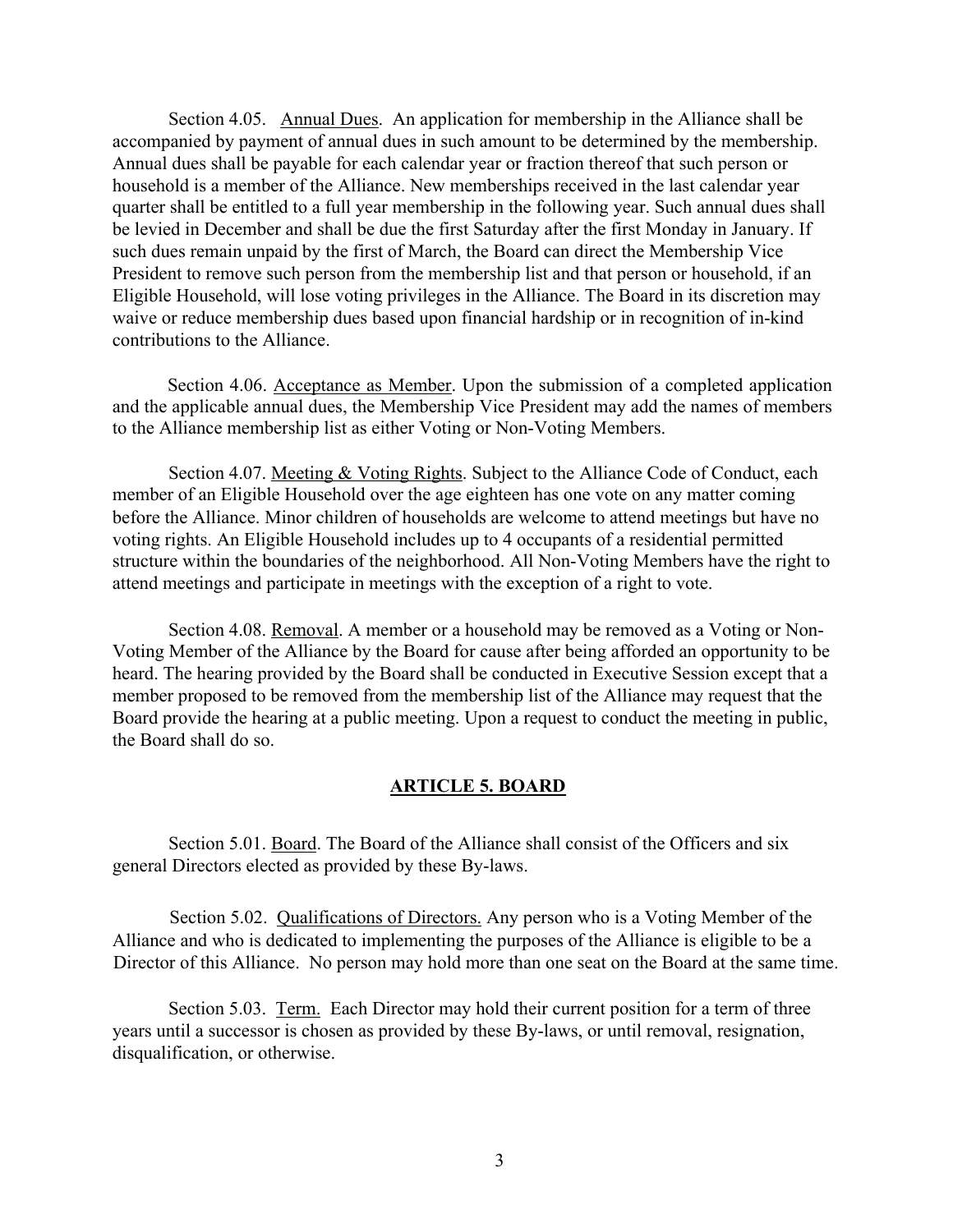Section 5.04. Compensation. Directors shall serve without compensation, except for reimbursement of per diem, mileage, or other actual and necessary expenses incurred in furthering the purposes of the Alliance.

Section 5.05. Personal Liability. The Directors' liability for monetary damages shall be eliminated to the fullest extent permissible under California law.

Section 5.06. Insurance. The Alliance shall have the power to purchase and maintain insurance on behalf of any person who is or was a Director, Officer, employee, or other authorized agent against any liability asserted against or incurred arising out of such Director's, Officer's or agent's status with the Alliance. Such insurance coverage may be purchased and maintained whether or not the Alliance would have the power to indemnify such persons against any liability under law or these By-laws.

Section 5.07. Removal. A Director may be removed by the Board for cause after being afforded an opportunity to be heard. The hearing provided by the Board shall be conducted in Executive Session except that a member proposed to be removed from the membership list of the Alliance may request that the Board provide the hearing at a public meeting. Upon a request to conduct the meeting in public, the Board shall do so. Any vacancy created, except the removal of the Immediate Past President, may be filled by the Board in accordance with Section 10.08.

Section 5.08. Standing Rules, Policies, Procedures, Guidelines. By a vote of threequarters of the Board Members present and voting, the Board may adopt, revise, or repeal standing rules, policies, procedures, and guidelines for the administration of the Alliance to the extent they do not conflict with the Articles of Incorporation or these By-laws.

#### **ARTICLE 6. OFFICERS**

Section 6.01. Officers. The elected Officers of the Alliance shall be a President, Action Vice President, Program Vice President, Land Use Vice President, Membership Vice President, Secretary, Treasurer, Parliamentarian, and Hospitality Vice President. The Immediate Past President, an unelected position, recognizes the importance of continuity of the organization's leadership.

Section 6.02. Additional Officers. The Alliance may also have one or more additional Vice Presidents, one or more Assistant Secretaries, one or more Assistant Financial Officers, and such other Officers as may be created upon recommendation by the Board and approval by ballot distributed to the entire membership as per these By-laws.

Section 6.03. Qualifications. Any Officer shall be a Voting Member who is dedicated to the purposes of the Alliance and willing to hold themselves up to the high standards of ethical conduct set forth in these By-laws.

Section 6.04. Term. Each Officer shall hold office for a term of one year until a successor is chosen as provided by these By-laws, or until removal, resignation, disqualification,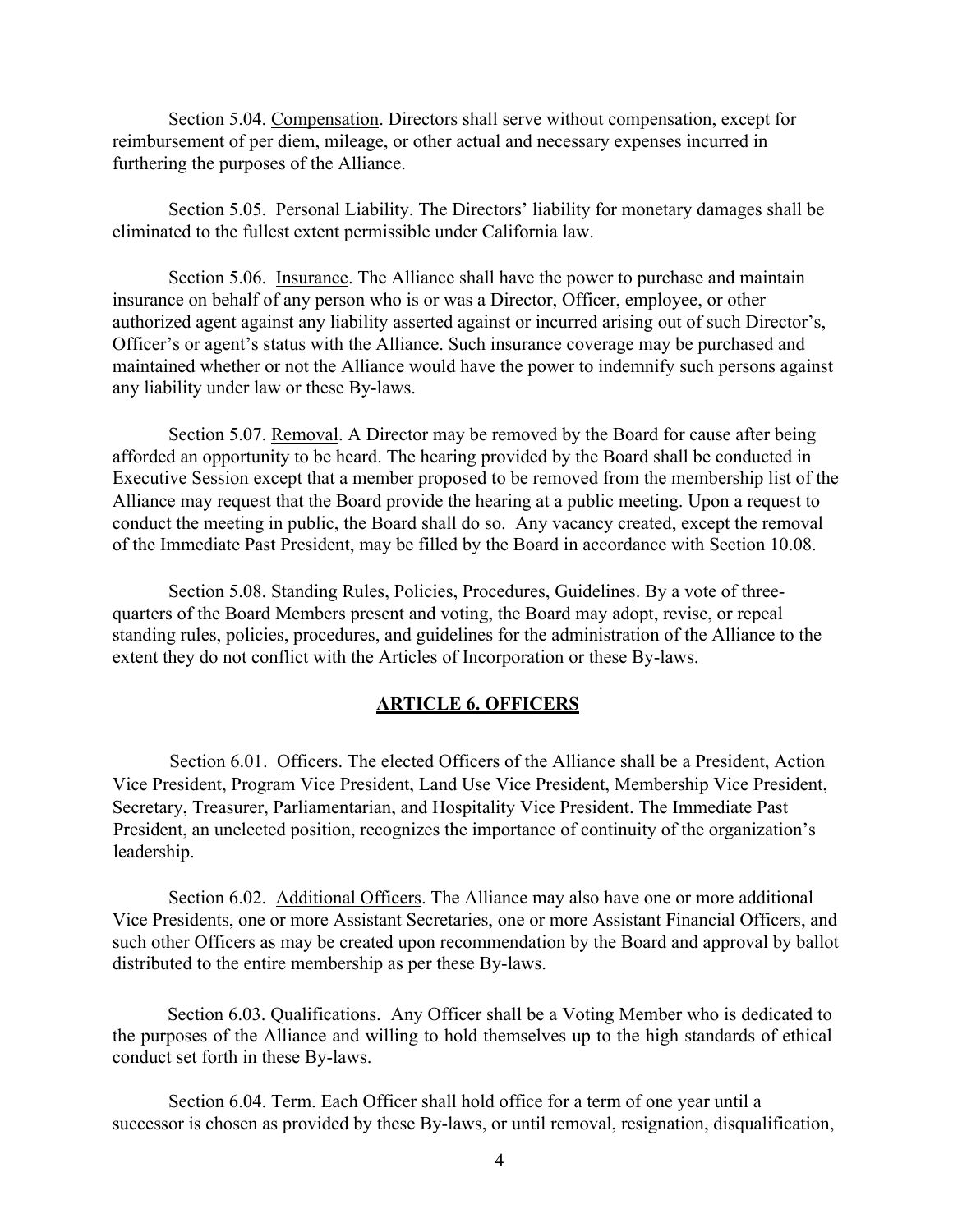or otherwise. No person may serve in the same Officer position for more than three consecutive years.

Section 6.05. Compensation. The Officers shall serve without compensation, except for reimbursement of per diem, mileage, or other actual and necessary expenses incurred in furthering the purposes of the Alliance.

Section 6.06. Personal Liability. The Officers' liability for monetary damages shall be eliminated to the fullest extent permissible under California law.

Section 6.07. President. The President shall, subject to the control of the Board, supervise and control the affairs of the Alliance. They shall perform all duties incident to the office and such other duties required by law, the Articles of Incorporation, these By-laws, or prescribed by action of the Board. They shall preside at all meetings of the General Membership and the Board. They shall, in the name of the Alliance, execute such deeds, mortgages, bonds, contracts, checks, or other instruments or documents which from time to time may be authorized by the Board.

Section 6.08. Action Vice President. The Action Vice President shall be responsible for heading community liaison activities of the Alliance with other organizations and elected officials, and shall perform all duties incident to the office of Action Vice President required by law, the Articles of Incorporation, these By-laws, or which may be assigned by the Board from time to time. In the absence of the President, or in the event of their inability or refusal to act, the Action Vice President shall perform the duties of the President, and when so acting shall have all the powers of, and be subject to all the restrictions on, the President.

Section 6.09. Program Vice President. The Program Vice President shall be responsible for planning the programs for General Membership meetings and shall perform all duties incident to the office of Program Vice President required by law, the Articles of Incorporation, these Bylaws, or which may be assigned by the Board from time to time. In the absence of the President and the Action Vice President, or in the event of their inability or refusal to act, the Program Vice President shall perform the duties of the President, and when so acting shall have all the powers of, and be subject to all the restrictions on, the President.

Section 6.10. Land Use Vice President. The Land Use Vice President shall be responsible for heading the monitoring and evaluation of all land use issues arising in the Neighborhood, and shall perform all duties incident to the office of Land Use Vice President required by law, the Articles of Incorporation, these By-laws, or which may be assigned by the Board from time to time.

Section 6.11. Membership Vice President. The Membership Vice President shall be responsible for heading the recruitment, organization, and participation of the members of the Alliance, and shall perform all duties incident to the office of Membership Vice Presidentrequired by law, the Articles of Incorporation, these By-laws, or which may be assigned by the Board from time to time.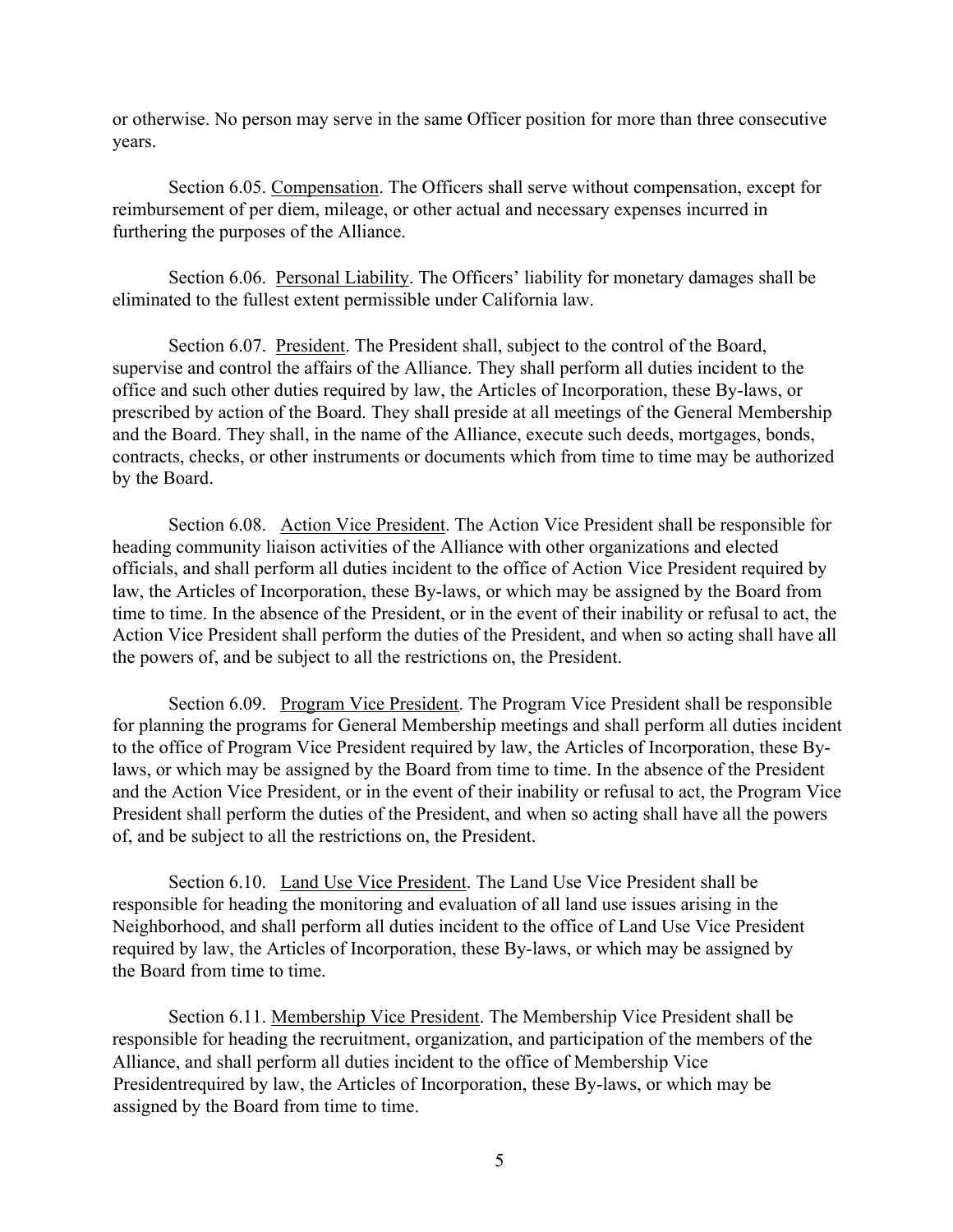Section 6.12. Secretary. The Secretary shall certify and keep the original and any copies of these By-laws as amended, the Alliance records, and all meeting minutes, and shall perform all duties incident to the office of Secretary required by law, the Articles of Incorporation, these By-laws, or which may be assigned by the Board from time to time.

Section 6.13. Treasurer. The Treasurer shall have charge and custody of all funds and securities of the Alliance and shall deposit all such funds in the name of the Alliance in such banks, trust companies, or other depositories as shall be selected by the Board, and shall perform all duties incident to the office of Treasurer required by law, the Articles of Incorporation, these By-laws, or which may be assigned by the Board from time to time. The Treasurer shall be responsible for preparation of the annual report described in these By-laws.

Section 6.14. Parliamentarian. The Parliamentarian shall be familiar with the most recent version of Robert's Rules of Order and the detailed procedures of these By-laws, shall advise and assist the Chair of any meeting in the orderly conduct of business, and shall perform all duties incident to the office of Parliamentarian required by law, the Articles of Incorporation, these Bylaws, or which may be assigned by the Board from time to time.

Section 6.15. Hospitality Vice President. The Hospitality Vice President shall be responsible for refreshments at all regular and special meetings of the Alliance and shall perform all duties incident to the office of Hospitality Vice President required by law, the Articles of Incorporation, these By-laws, or which may be assigned by the Board from time to time.

Section 6.16. Immediate Past President. Each person leaving the position of President is hereby appointed to the Board as Immediate Past President. The Immediate Past President provides institutional memory and guidance to the Board. The position is not subject to election or removal for non-attendance. The Immediate Past President is a voting member of the Board.

Section 6.17. Removal. An Officer may be removed by the Board for cause after being afforded an opportunity to be heard. The hearing provided by the Board shall be conducted in Executive Session except that a member proposed to be removed from the membership list of the Alliance may request that the Board provide the hearing at a public meeting. Upon a request to conduct the meeting in public, the Board shall do so. Any vacancy created, except the removal of the Immediate Past President, may be filled by the Board in accordance with Section 10.08.

#### **ARTICLE 7. MEETINGS OF THE GENERAL MEMBERS**

Section 7 .01. Meetings of the General Members.

(a) Place of Meetings. Meetings shall be held at a public location convenient to the members of the Alliance as provided by the Board.

(b) Annual Meeting. The annual meeting of the Alliance shall be held on the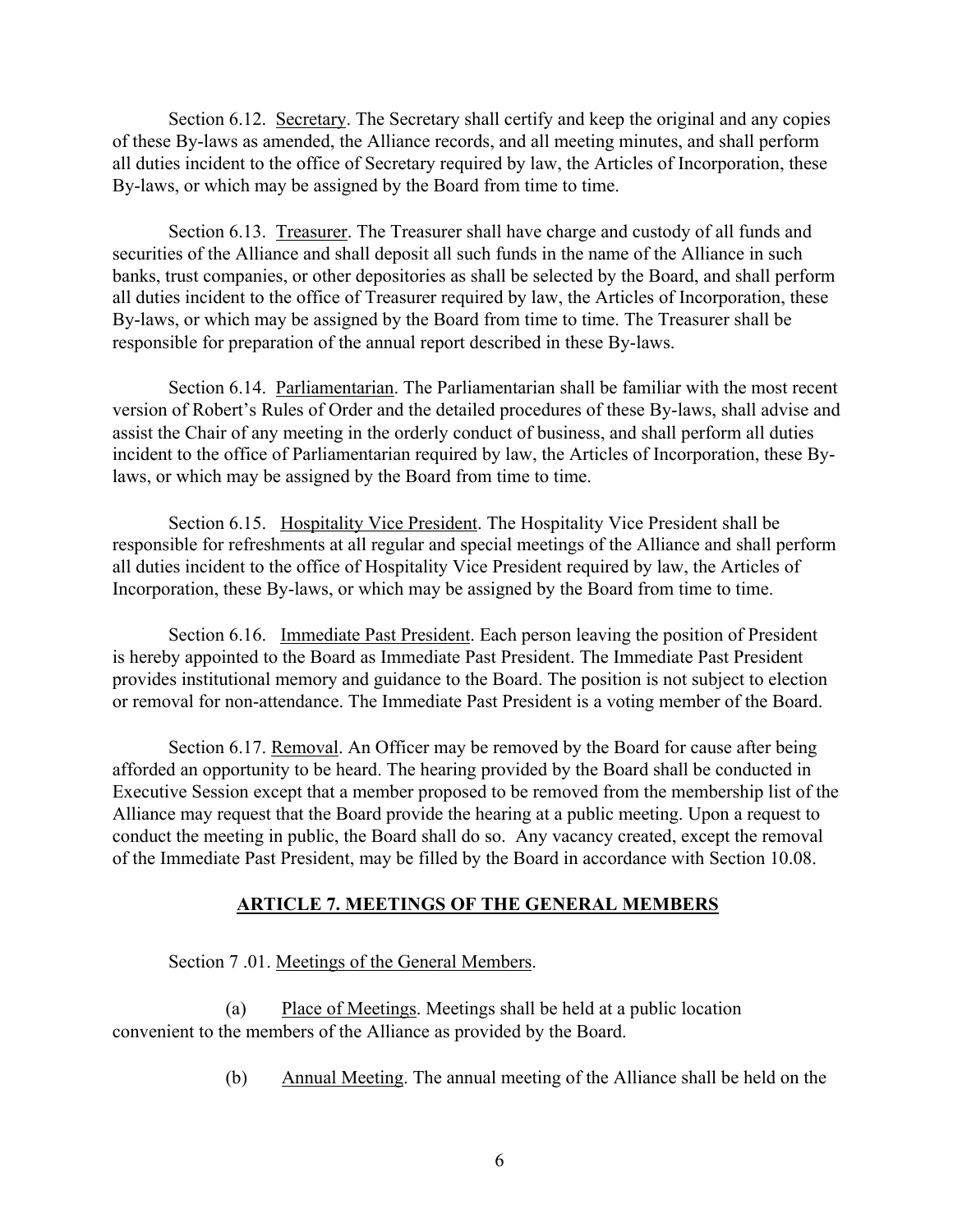fourth Monday of January unless a different time is designated by the Board. Notice of the annual meeting shall be provided to members via newsletter, e-mail notices, or any other reasonable means.

(c) Regular Meetings. Regular meetings of the Alliance shall be held on the second Monday in the months of March, May, July, September, and November unless a different time is designated by the Board. Notice of these meeting dates shall be published in the January newsletter and any other reasonable means including but not limited to e-mail or website postings.

(d) Special Meetings. Special Meetings of the Alliance may be called for any purpose at any time by the President, any Vice President, the Secretary, any three Directors, or by petition signed by 5% of the current Alliance general membership as determined by the Membership Vice President.

## (e) Notice for Special Meetings or Change of Time or Place of Meeting.

(i) Manner of Notice. Notice of the time and place of any special meeting or the change in time or place of any meeting shall be given to each of the members by any of the following methods:

-By sending such notice to the e-mail address of the member; or

-By sending written notice by first class mail postage pre-paid to the member's home address; or

-By any other reasonable means.

(ii) Time Requirement. Notices shall be given at least 7 calendar days before the time set for the meeting. Notices sent by first class mail shall be deposited into a U.S. mailbox at least ten (10) calendar days before the time set for the special meeting or change in the time or place of any other meeting.

(iii) Contents of Notice. The notice shall state the time and place for the meeting, and in the case of a special meeting, the proposed agenda.

(g) Quorum. A quorum shall consist of 5% of the number of Voting Members of the Alliance.

(h) Adjournment. A majority of the members present, whether or not constituting a quorum, may adjourn any meeting to another time and place.

Section 7.02. Meetings Restricted to General Members and Guests. Attendance at Alliance general member meetings is restricted to Voting and Non-Voting Members, guests from the Neighborhood interested in joining the Alliance, and other guests invited by Board Members for presentations or programs for the membership. Any person that is not either a member or guest may, at the discretion of the President be asked to leave the meeting.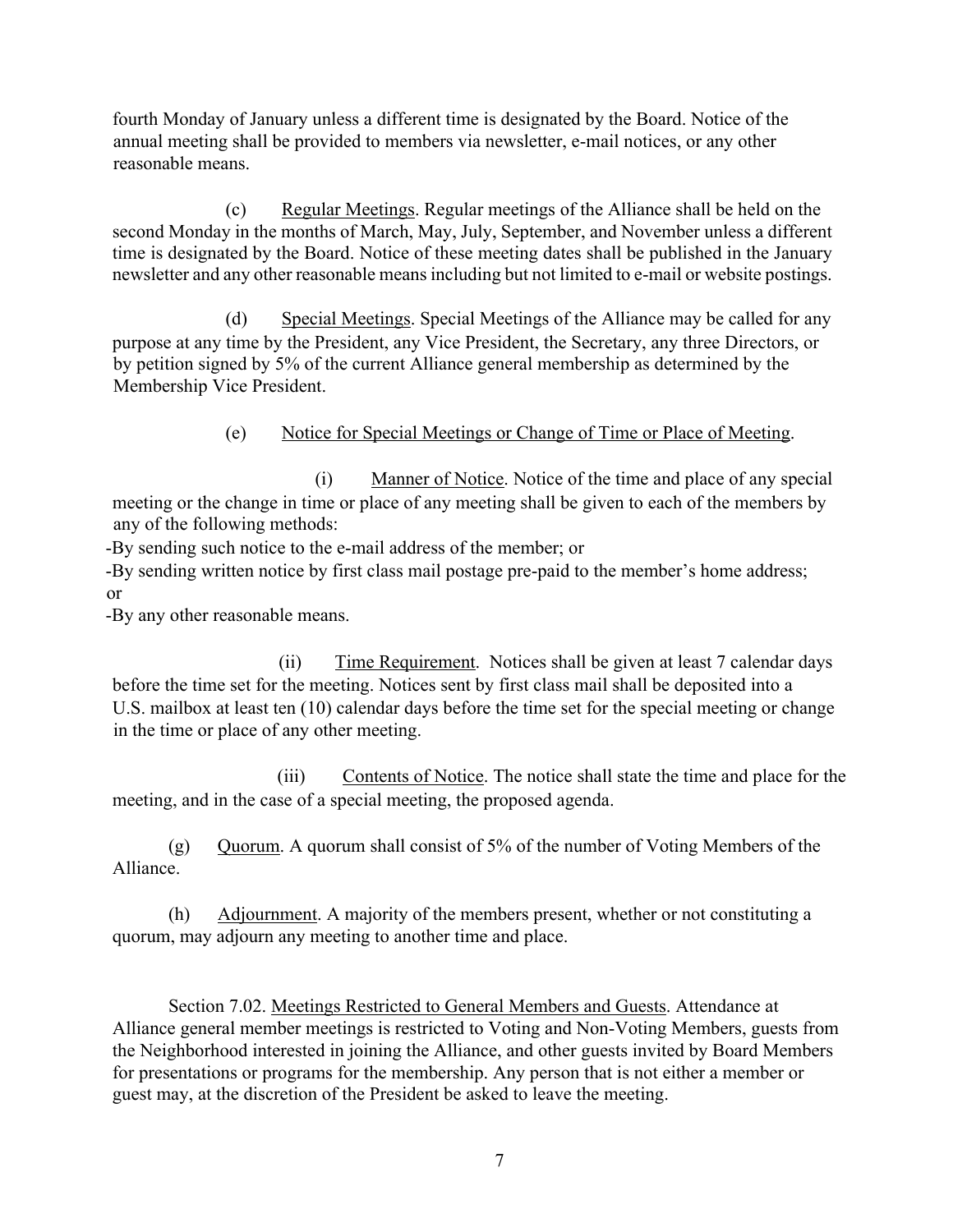Section 7.03. Meeting Sign-in and Voting. Voting and Non-Voting Members attending a general meeting of the Alliance shall check-in. Upon verification of membership, a Voting Member shall be given a token signifying to the President that each person voting at a meeting has been verified as a *bona fide* Voting Member of the Alliance. Anyone refusing to check-in will not receive a token entitling that person to vote at the meeting.

Section 7.04. Membership Action by Majority Vote. Every decision made by a simple majority of the Voting Members present and voting "yea" or "nay" at a meeting duly held at which a quorum is present is the act of the membership, unless the law, the Articles of Incorporation, or these By-laws require a greater number. Voting Members present at a meeting who do not vote or who "abstain" for any reason shall not be counted for determining the number of affirmative votes required for majority approval of any action or decision of the Alliance. Non-Voting Members are not counted for any purpose in the voting processes of the Alliance.

#### Section 7.05. Conflicts of Interest.

- (a) Direct Financial Interests. Any person who would directly financially benefit more than \$500 as the result of the adoption of a motion placed before the membership (at a meeting or by written ballot) is required to abstain from voting on the item and disclose their financial interest in the motion.
- (b) Disqualifying Interest In a Project. Any person with a "disqualifying interest" in a "project" is required to abstain from voting on any motion placed before the membership (at a meeting or by written ballot) in which a "fair argument" can be made that passage of the motion will further the effort of a project applicant to obtain approval of its "project." As used in this section, a "fair argument" means that a reasonable person with no connection to the "project" would agree that adoption of the motion would either help the project applicant demonstrate support for the "project" with any governmental official or the motion would further a public relations campaign favoring the "project." The words "disqualifying interest" and "project" have the same meaning as provided in Article 9.

#### Section 7.06. Identifying Conflicts of Interest.

(a) Fair Argument of a Connection. Prior to the vote on any motion coming before the Alliance, any member may rise and state the grounds for which he or she believes that some members may have a conflict of interest in the matter. Based upon the stated grounds, the President shall determine whether a "fair argument" can be made that the motion will further the effort of a project applicant to obtain approval of its "project."

#### (b) Appeal of President's Ruling.

(1) If the President finds no "fair argument" of a connection between the motion and the "disqualifying interest" in a "project," any member present can immediately appeal the decision to the membership. The President shall state the question on appeal as follows: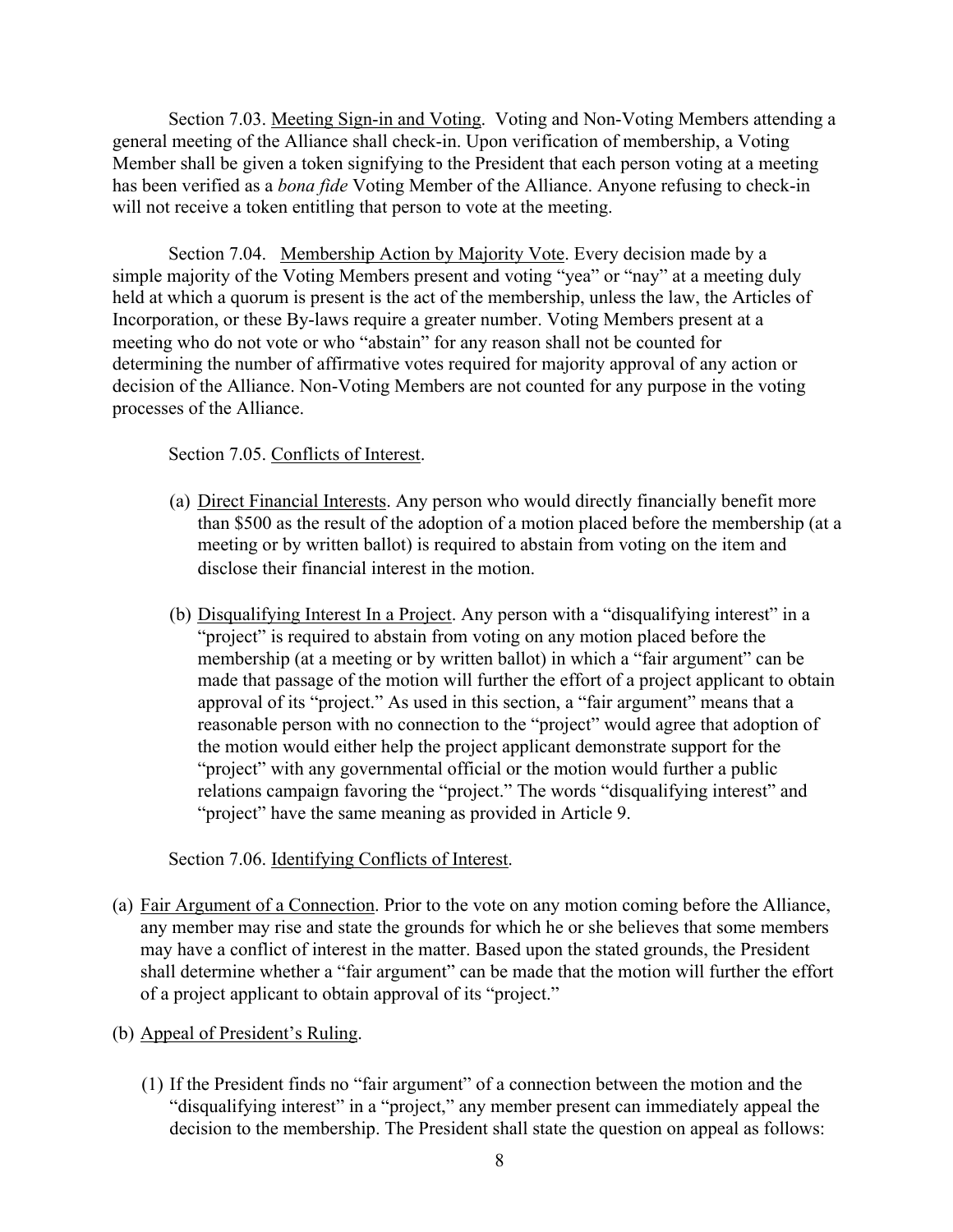"Shall the President's finding of no "fair argument" of a connection between the motion and a "disqualifying interest" in a "project" be overruled?" If the votes in favor of the appeal are 33% or more of the Voting Members in attendance, the President's ruling is overturned.

- (2) If the President finds a "fair argument" of a connection between the motion and the "disqualifying interest" in a "project," any member present can immediately appeal the decision to the membership. The President shall state the question on appeal as follows: "Shall the President's finding of a "fair argument" of a connection between the motion and a "disqualifying interest" in a "project" be overruled?" If the votes in favor of the appeal are 66% or more, the President's ruling is overturned.
- (c) President's Warning of Conflict of Interest. Upon a finding of a "fair argument" of a connection between the motion and the "disqualifying interest" in a "project," the President shall make the following warning to the membership: "There has been a finding of a "fair argument" that there is a connection between this pending motion and a "disqualifying interest" in a "project." All persons present and eligible to vote who have a "disqualifying interest" in the [name of project] shall abstain from voting on this motion. The Secretary shall record the names of all persons abstaining. Any person with a "disqualifying interest" in the [name of project] who fails to abstain shall be subject to the filing of a petition to expel them from membership in the Alliance in accordance with the By-laws."

Section 7.07. Public Forum of Meetings.

- (a) Philosophy. Mount Washington Homeowners Alliance general meetings are a public forum designed to facilitate the sharing of information, the discussion of issues of importance to the Neighborhood, and the advocacy of ideas. Any expectation of a right of privacy is contrary to the concept of a public forum. A fundamental concept of a public forum is the right of others to listen and to record the actions and activities of others. The right of others to record the proceedings of an Alliance meeting serves a vital purpose of assuring that the proceedings of the organization are conducted in a fair, open manner and subject to the scrutiny of others who may not have been able to attend the meeting.
- (b) Right to Record Meetings. Any member of the Alliance may audio or video record any general meeting of the Alliance so long as the recording activity is not disruptive of the meeting as determined by the President. A determination by the President that the recording is disruptive of the meeting may be appealed as provided in Robert's Rules of Order.
- (c) Restriction on Amendment or Repeal. This section 7.07 of the By-laws cannot be amended during a general membership meeting but can be amended or repealed only by affirmative vote of 75% of all members voting on such a proposition submitted to the entire membership by written ballot in the manner set forth in these By-laws.

Section 7.08. Robert's Rules of Order. Except to the extent varied by these By-laws and standing rules adopted by the Board, the meetings of the general members shall be conducted in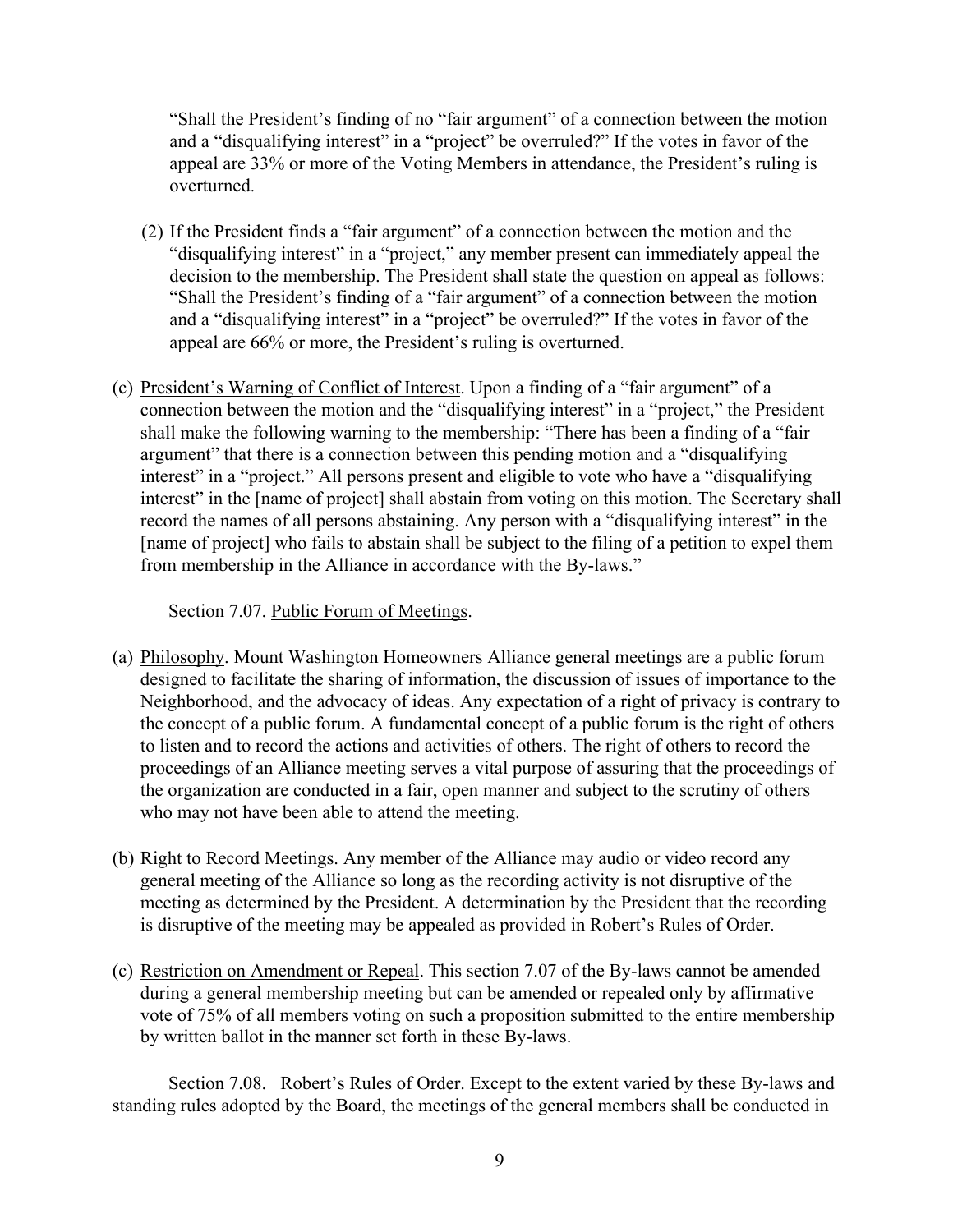accordance with the latest version of Robert's Rules of Order. Should a conflict appear between Robert's Rules of Order and the rules set forth in herein, these By-laws shall prevail.

## **ARTICLE 8. MEETINGS OF THE BOARD**

Section 8.01. Meetings.

(a) Place of Meetings. Meetings shall be held at locations provided by the Board and shall be noticed to all Board Members as provided in these Bylaws. Any meeting of the Board may be held by teleconference, telephone or similar communication equipment, so long as all Board Members participating in the meeting can hear one another. At such teleconference meetings, Board Members participating by teleconference shall be deemed present for all purposes. Meetings shall not be conducted by polling as provided in Section 8.03(b).

(b) Regular Meetings. Regular meetings of the Board shall be held at least eight times a year. Members of the Board are expected to attend all regular meetings.

(c) The President, or their designee, shall assure Board Members are reminded of upcoming meetings, and upon advanced notice of their inability to attend, a Board Member shall be excused. As provided in Section 10.8, three unexcused absences of a Board Member shall result in a vacancy.

(d) Contact Information. Upon being elected, each Board Member shall provide current contact information to the Secretary, including mailing address, email address, phone number (personal and business if applicable), mobile phone number, and facsimile number if available. The Secretary shall maintain a record of all contact information for the Board Members. Board Members must keep contact information up to date by immediately notifying the Secretary of any changes.

(e) Special Meetings. Special Meetings of the Board may be called for any purpose at any time by the President, any Vice President, the Secretary or any three Directors.

- (f) Notice for Special Meetings or Changes in Time or Place of Board Meeting.
	- i. Notice of the time and place of any special meeting or the change in time or place of any regular meeting shall be given to each of the Board Members based on the provided Contact Information and by any reasonable means.
	- ii. Time Requirement. Notices given by any reasonable means shall be given at least 72 hours before the time set for the meeting or reasonable notice.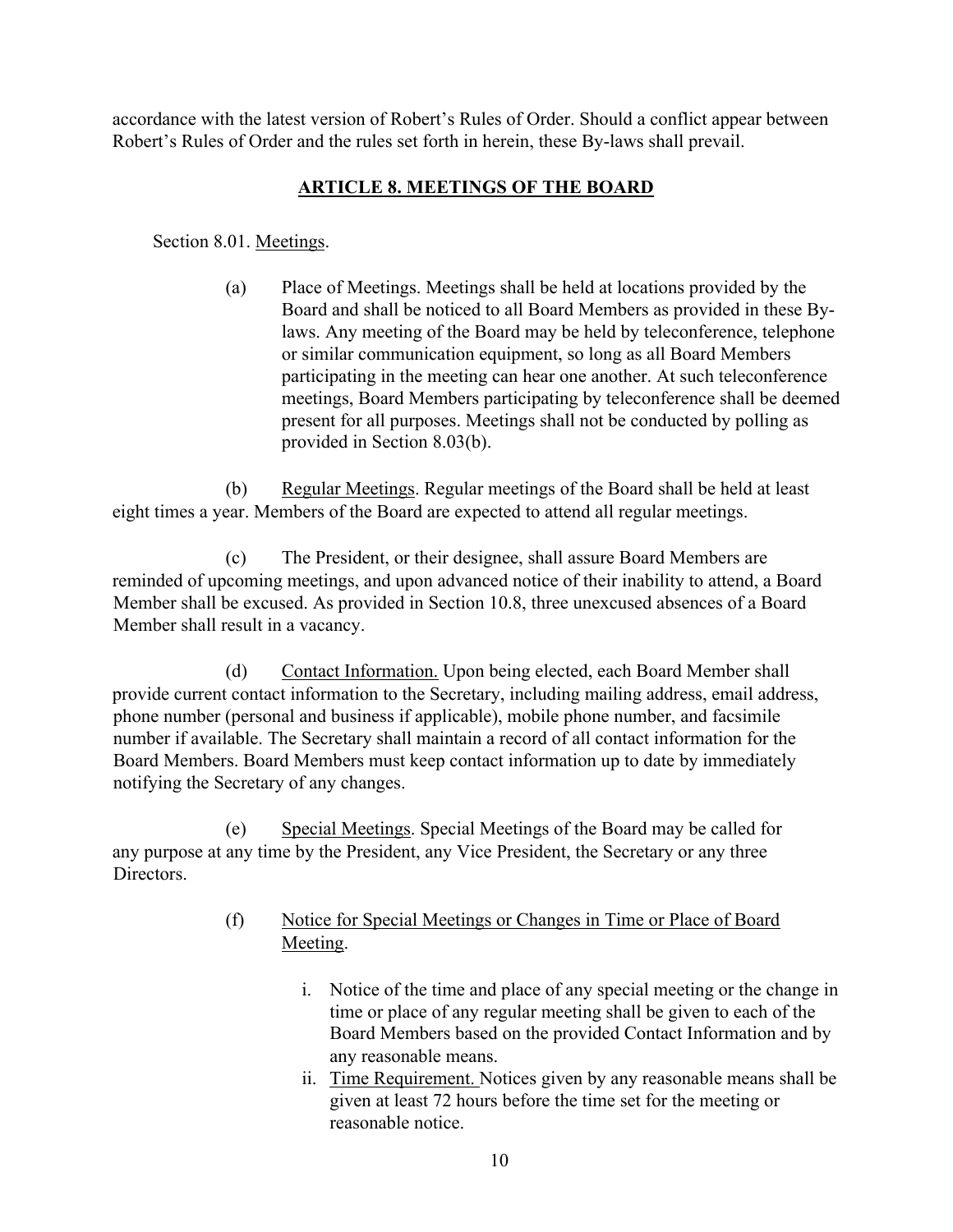- iii. Contents of Notice. The notice shall state the time and place for the meeting and the proposed agenda.
- iv. Waiver of Notice. The transactions of any meeting of the Board, however called and noticed or wherever held, shall be as valid as though taken at a meeting duly held after regular call and notice, if a quorum is present, and either before or after the meeting, each of the Board Members not present signs a written waiver of notice, a consent to holding the meeting, or an approval of the minutes. The waiver of notice or consent need not specify the purpose or agenda items of the meeting. All waivers, consents, and approvals shall be filed with the Alliance records or made a part of the minutes of the meeting. Notice of a meeting shall also be deemed waived by any Board Member who attends the meeting without protesting the lack of adequate notice before or at its commencement. The right of a Board Member not present to object to the lack of notice of any meeting expires at the commencement of the next regularly scheduled or noticed meeting.
- (g)  $Quorum. A quorum shall consist of 50% of the number of Board Members$ then in office.
- (h) Adjournment. A majority of the Board Members present, whether or not constituting a quorum, may adjourn any meeting to another time and place.

Section 8.02. Board Action. Every act or decision done or made by a majority of the Board Members present at a meeting duly held at which a quorum is present is the act of the Board, unless the law, Articles of Incorporation, or these By-laws require a greater number.

Section 8.03. Action Without a Meeting.

- (a) Unanimous Consent. Any action taken by the Board under any provision of law or these By-laws may be taken without a meeting if all Board Members consent in writing to taking action without a meeting. The required unanimous written consent may be documented by each Board Member separately signing an individual Consent Form, or by one Consent Form signed by all Board Members. "Written consent" may consist of a text or email. Written format may also consist of a signed written document sent by first class mail, hand delivered or as an attachment to a text or email. Any such vote shall be by a simple majority of those Board Members voting.
- (b) Each signed Consent evidencing the unanimous written consent to act without a meeting must be filed by the Secretary with the minutes of the Board. The Consent Form shall include the following language:

"Pursuant to Section 8.03 of the By-laws for the Mount Washington Homeowners Alliance (the "Alliance") I/We consent to the Board taking action without a meeting. That action consists of [insert description of motion or other action to be considered by the Board without a meeting]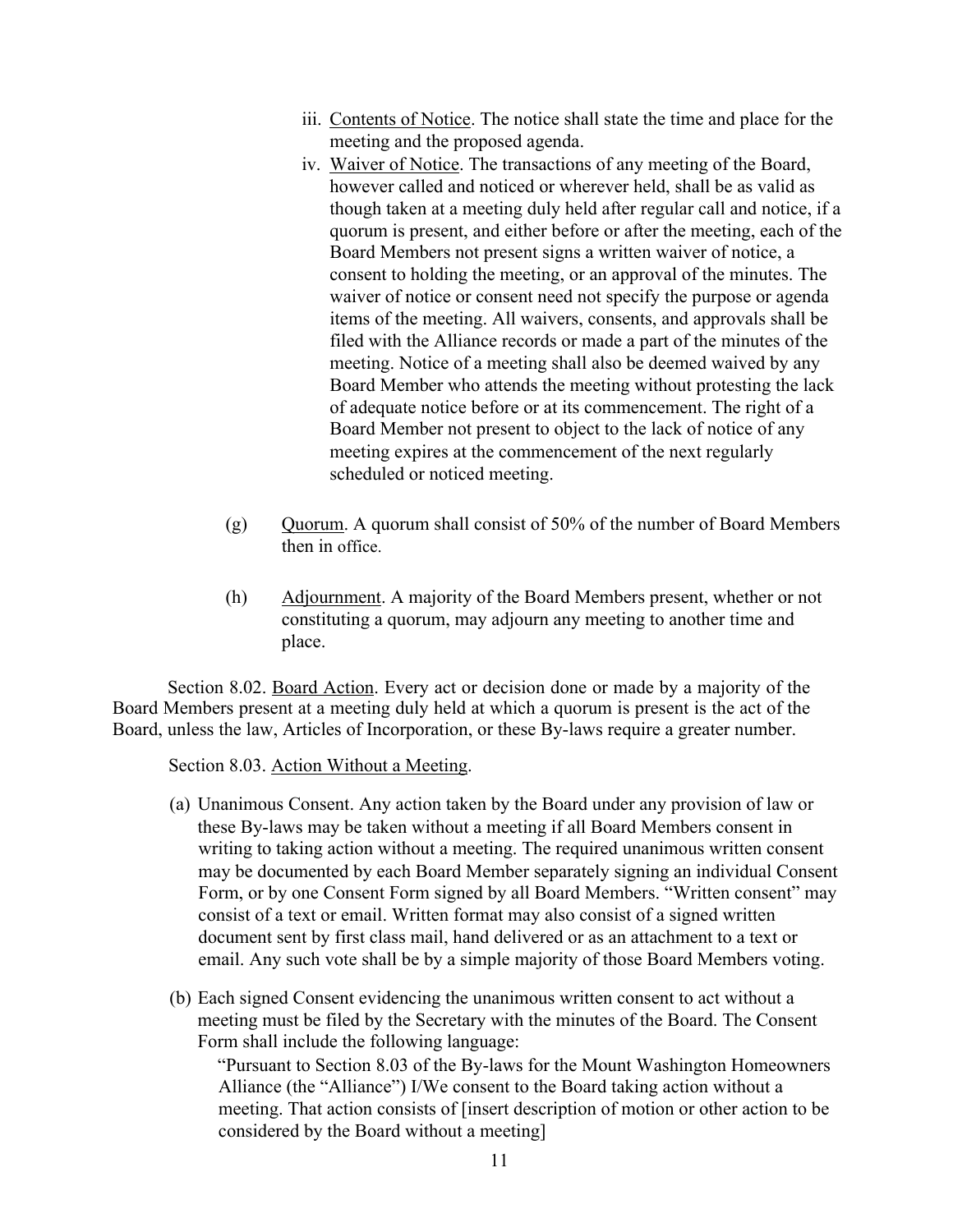| Name:                              |  |
|------------------------------------|--|
| Board Position (Officer/Director): |  |
| Date:                              |  |

- (c) Any document which relates to the action taken by the Board without a meeting (the "Action") shall state that the Action was taken after unanimous written consent of all Board Members was obtained, and that the By-laws of the Alliance authorize the Board to take the Action without a meeting. Such documentation shall be *prima facie* evidence of the Boards' authority to act.
- (d) Voting. Any vote by the Board on an Action taken without a meeting must be in written format. "Written format" may consist of a text or email. Written format may also consist of a signed written document sent by first class mail, hand delivered or as an attachment to a text or email. Any such vote shall be by a simple majority of those Board Members voting.

Section 8.04. Dollar Limit on Board Decisions. The Board may adopt a motion approving any expenditure of Alliance monies to further the purposes of the organization, except that any proposed expenditure that exceeds One Thousand Dollars (\$1,000) shall be ratified or initiated by the general Voting Members.

Section 8.05. Robert's Rules of Order. Except to the extent varied by these By-laws or standing rules adopted by the Board, the meetings of the Board shall be conducted in accordance with the latest version of Robert's Rules of Order. Should a conflict appear between Robert's Rules of Order and the rules set forth in herein, these By-laws shall prevail.

Section 8.06. Member's Right to Agendize. Any Voting Member or Non-Voting Member, at least 3 days prior to a Board meeting, may add an item of business to the Board's agenda. The President shall allocate at least 10 minutes for presentation by the member. The Board may or may not take further action thereafter. In the order of requests received, at the discretion of the President, the number of member presentations may be limited to one per Board meeting.

#### **ARTICLE 9. CODE OF ETHICAL CONDUCT**

Section 9.01. Statement of Principles. The Mount Washington Homeowners Alliance is founded as the result of the attempt of an institution within our community to control the former Mount Washington Association for its own self-interest. A community organization like the Alliance is intended to pursue the interests of the entire community and never to be used as an instrument to further a private agenda that is contrary to community values. The residents of Mount Washington have a right to expect the members, committee chairs, Board Members of the Alliance to conduct themselves with the highest integrity and with respect for the interests of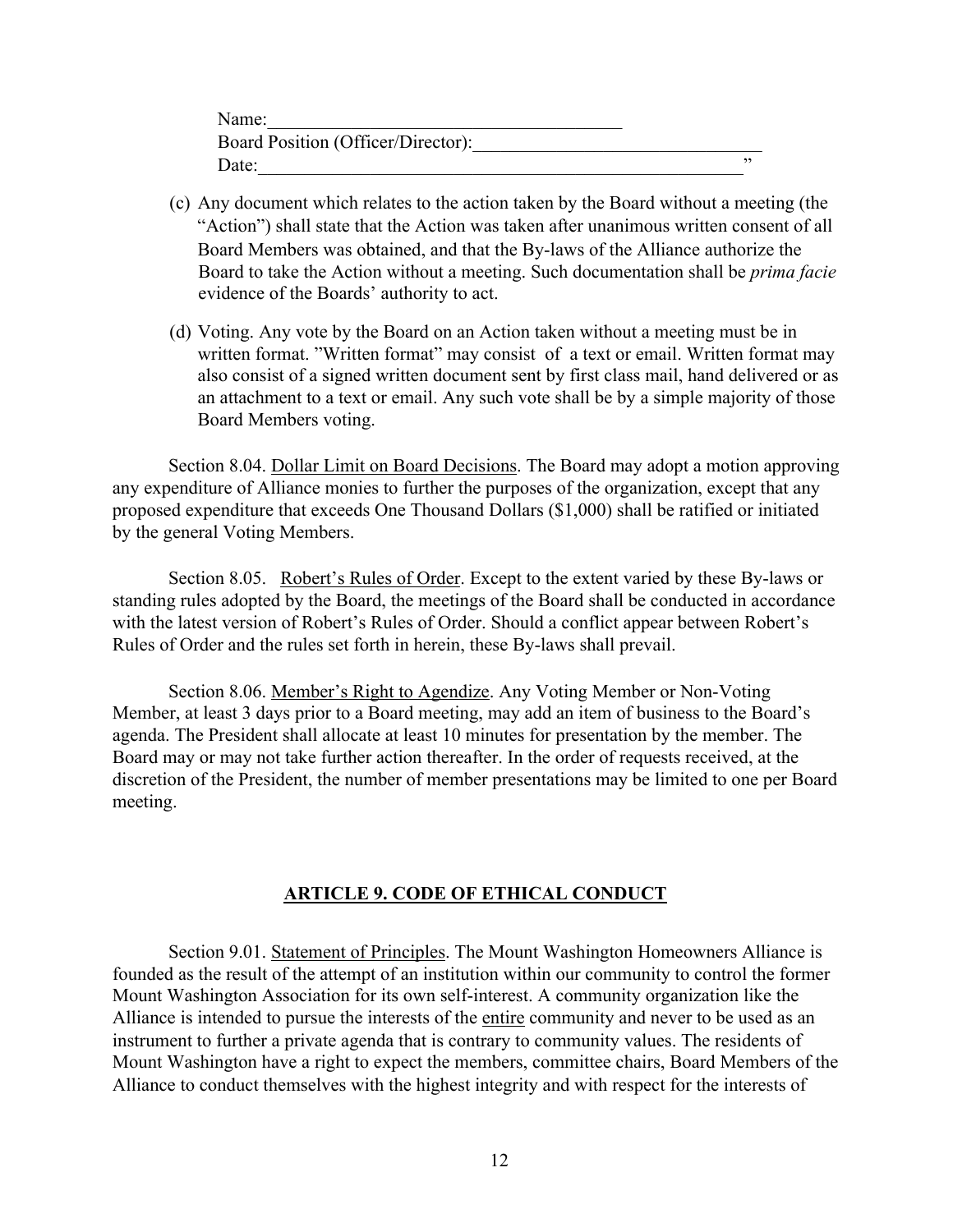ALL members of the community. It is therefore absolutely necessary to impose a strict Code of Conduct upon the members, Board Members of the Mount Washington Homeowners Alliance to further these core community values.

Section 9.02. Disqualification from Officer/Board Positions. Any member who has a "disqualifying interest" may not run for, be nominated to, or continue holding any Officer or Director position in the Alliance until one year after the disqualifying interest is terminated.

Section 9.03. Required Oath and Continuing Duty to Disclose Conflicts of Interest. Any member running for or nominated to any Board Member position shall, as a condition of being allowed to take the oath of office, execute a written declaration under the penalty of perjury that he or she has no "disqualifying interest" and that he or she will immediately inform the Board if a "disqualifying interest" should arise during their term of office.

Section 9.04. Disqualification from Votes Involving a Personal Interest. Any member who has a "disqualifying interest" in any matter coming before the Alliance shall be required to abstain from voting on such a matter and to give their name to the Secretary for recording in the meeting minutes.

Section 9.05. Definition of an Officer, Director or Member Disqualifying Interest. Any "person" who is an Officer, a Director, or a general member of the Mount Washington Homeowners Alliance has a "disqualifying interest" if:

they, or "an organization affiliated with them," will within the next six (6) months file a request for, or now has pending with, any governmental body a request for any type of development or building permit for a "project" within the "neighborhood."

- (a) "Person" as used in this section means an individual, their spouse, domestic partner, parent, or child.
- (b) "Organization affiliated with them" as used in this section means any corporation, unincorporated association, joint venture, or partnership organized under the laws of any state that is seeking to develop any "project" in the "neighborhood," and the person affiliated with that organization is a director, employee, member, or "independent contractor" of the organization.
- (c) "Project" as used in this section includes:
	- (1) Any subdivision or aggregation of land or lots for the development of singlefamily homes or multi-family housing within the neighborhood;
	- (2) Any application that would change the zoning of any lot within the R1 portions of the neighborhood; or
	- (3) Any application for a development agreement, conditional use permit, variance or other discretionary permit that requires approval from a governmental body and the project applicant seeks any land use other than a single-family home.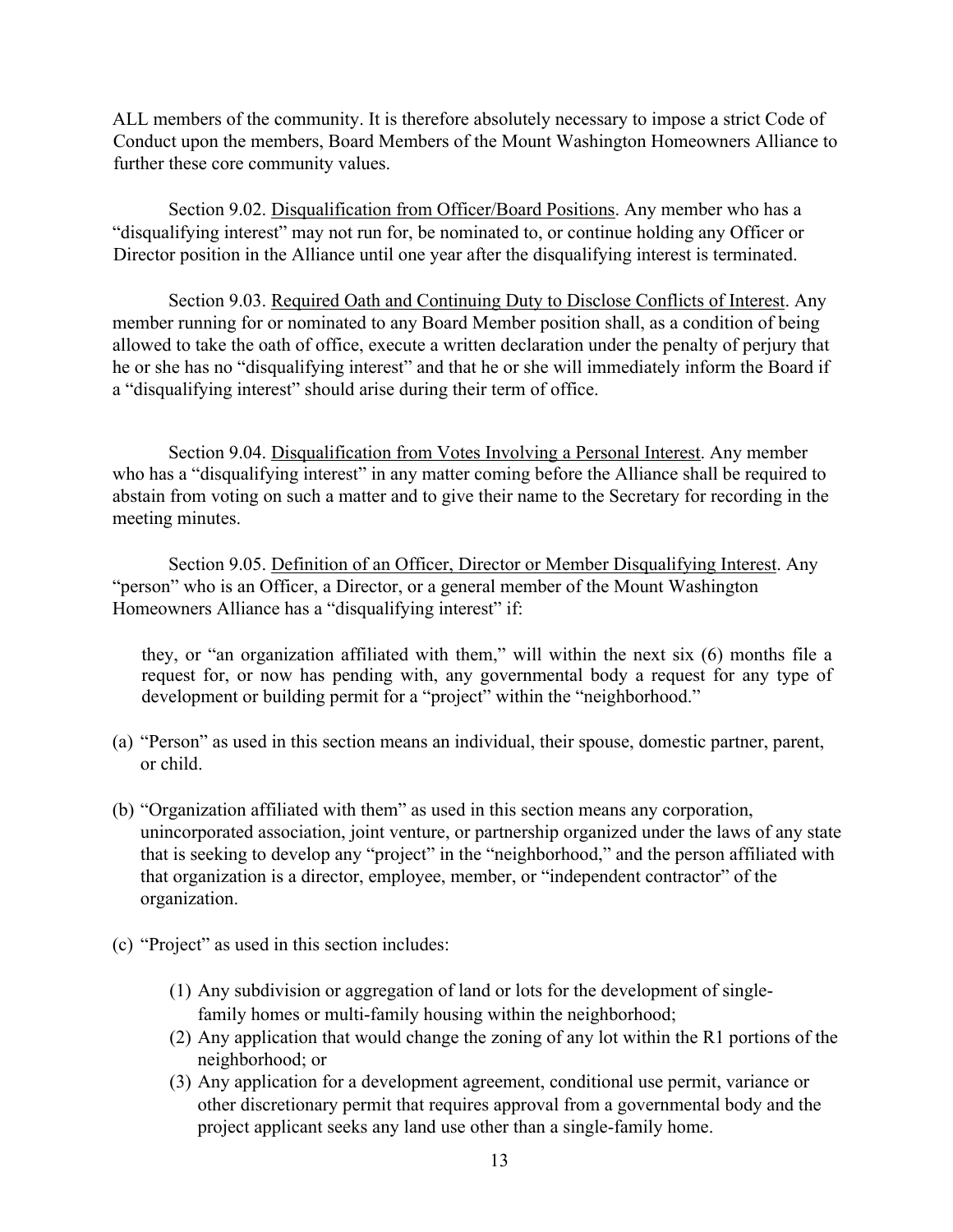"Project" shall not ever include the construction, addition, renovation, or demolition of a person's own primary residential home in the neighborhood.

- (d) "Neighborhood" as used in this section means the Mount Washington Homeowners Alliance neighborhood as defined in these By-laws.
- (e) "Independent contractor" as used in this section means any person who has provided goods or services to an organization within the last 10 years or has any expectation to provide goods and services to the organization anytime within the next five years. Such a person is considered affiliated with an organization.
- (f) "Organization" as used in this section means any organization that is, has, or will have a "project" application before any governmental body.

Section 9.06. Involuntary Removal of Officer or Board Member. If the Board or the General Membership determines, after a hearing, that a Director or Officer of the Alliance has a "disqualifying interest," then by vote of the Board at its meeting, the General Membership at its meeting, or the Entire Membership by written ballot can by majority vote remove the Director or Officer.

Section 9.07. Involuntary Removal of Member Voting with a Conflict of Interest. Within 60 days following the vote on any motion, any member of the Alliance can file a request for a hearing that another member or members voted on an item in which such a member or members had a financial interest exceeding \$500 or a "disqualifying interest" in a "project." Upon the receipt of such a request, the Board shall give notice to the member or members and conduct a hearing for removal with cause as provided in these By-laws. At such a hearing, the member filing the request for hearing shall be provided an opportunity to provide the Board with reasons why he or she believes the member or members voted with a conflict of interest.

#### **ARTICLE 10. DUES, NOMINATIONS, ELECTIONS, AND VACANCIES**

Section 10.01. Composition of the Nominating Committee. The Nominating Committee shall be composed of two members from the Board and three members from the general membership. The Chair of the Nominating Committee shall be one of the three general members. The Board shall establish guidelines for conduct of the nomination process consistent with these By-laws.

Section 10.02. Appointment of the Nominating Committee. In the July newsletter, the Alliance will publish an announcement that persons willing to serve on the Nominating Committee shall express their interest to a Board-appointed Officer other than the President no later than August 1<sup>st</sup>. Prior to the next Board meeting, the appointed Officer will assemble a proposed Nominating Committee for review by the Board. At the August Board meeting, the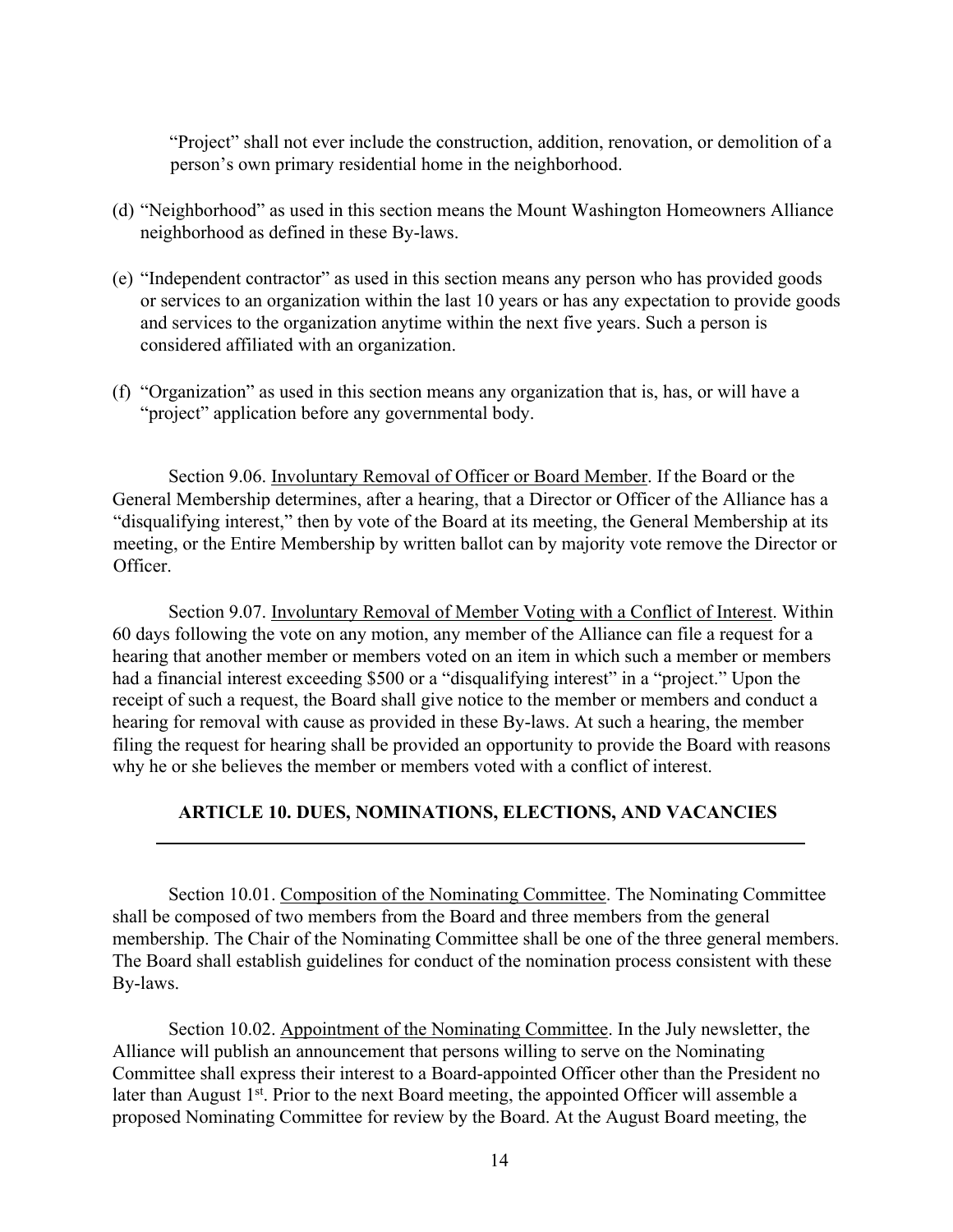Board Members may ratify the Nominating Committee as proposed or substitute one or more other persons to the Committee. The Nominating Committee proposed by the Board will be published in the September newsletter and, at the September general membership meeting, the President will ask for ratification of the Nominating Committee. The general members may ratify the Nominating Committee as proposed or substitute one or more other persons from the floor. Upon final vote by the membership, the Nominating Committee will be confirmed.

Section 10.03. Recommended Slate of Officers and Directors. Upon confirmation, the Chair of the Nominating Committee will call meetings of the committee to discuss potential candidates for Officer and Director positions open on the Board. Members of the Nominating Committee will identify potential candidates, confirm their willingness to serve, and make a finding that none of the candidates for office have any interest that violates the Alliance Code of Conduct. Based upon its research and confirmation of interest in serving, the Nominating Committee will present a recommended slate of Officers to the Secretary no later than October 25th. The list of recommended Officers and Directors shall be published in the November newsletter.

Section 10.04. Additional Nominations. At the November general meeting, the President shall read the list of nominees for Officer and Director positions. The President will then open the floor for additional nominations. Any other member of the Alliance can be nominated to the open Officer and Director positions. After the close of the nominations from the floor, the Secretary will compile the list of names for the election ballot.

Section 10.05 Dues Collection. No later than December 1st, the Secretary and the Membership Vice President (or other Board Member designated by the Board) shall arrange for distribution of the annual dues statements to all members. The statements will be distributed via U.S Mail, email or other reasonable means as the Board may establish. Dues may be paid by any means established by the Board, including but not limited to electronic payment or checks. The statement may include any instructions necessary to facilitate collection. All dues payments must be electronically verified, received in the mail or hand delivered to the Treasurer no later than noon on January 8th. The Treasurer will take possession of all dues payments for deposit into the Alliance treasury. The Board may, in its' discretion, modify the dues payment procedure as necessary to facilitate easy and prompt payment of dues in a reasonable manner.

Section 10.06 Balloting Procedure and Tabulation for Election of Board Members. No later than December 1st, the Secretary and the Membership Vice President (or other Board Member designated by the Board) shall arrange for distribution of the annual election ballot to each Voting Member along with instructions on how to complete the ballot and submit it.

- a) The ballots, along with instructions on the voting procedure, will be distributed via U.S. Mail, email or other reasonable means as the Board may establish.
- b) The ballot will include a listing of each candidate for each Officer and Director position, which may include a biography or candidate statement of up to 100 words.
- c) The identity of each individual member voting, and their respective votes, will be private and confidential.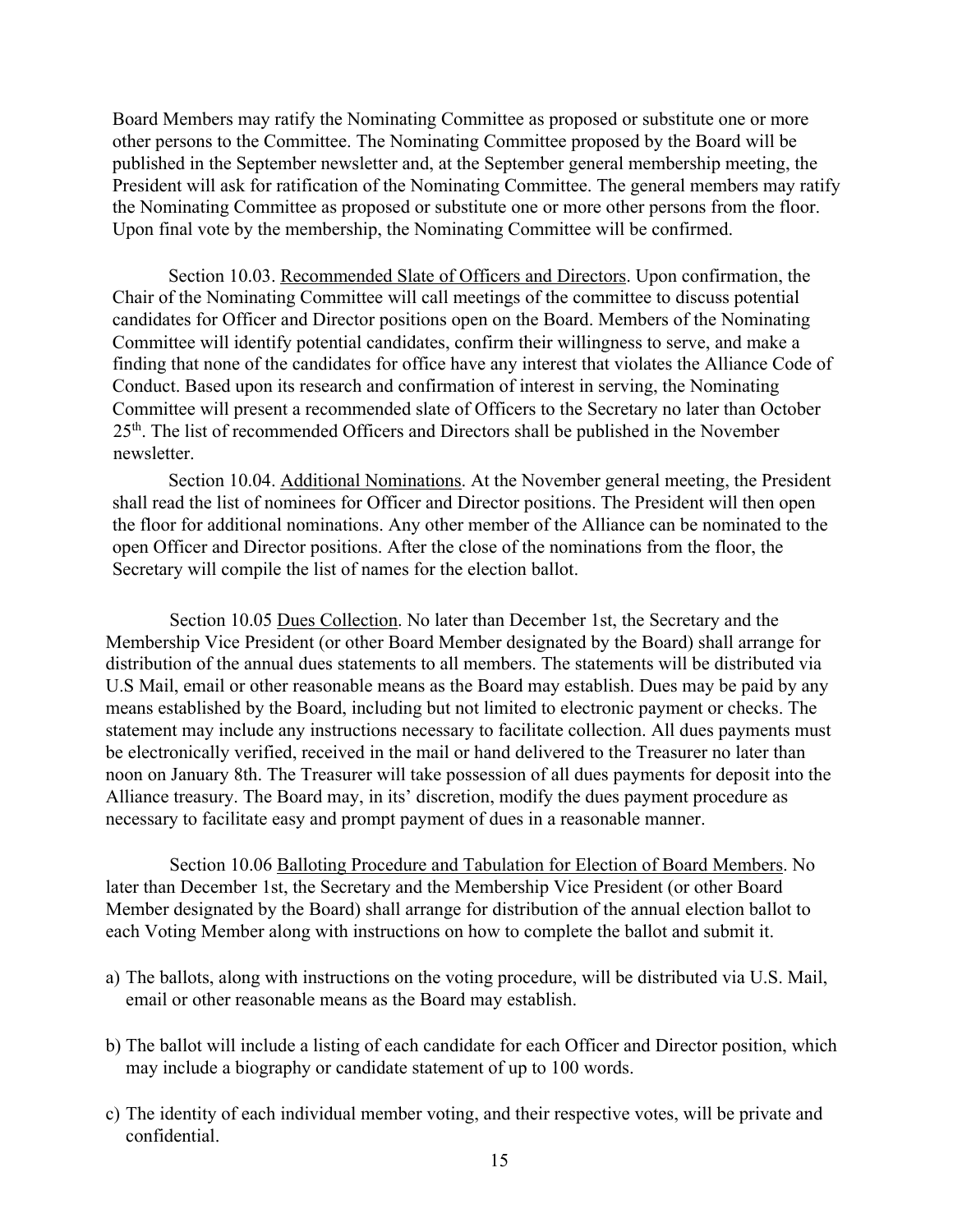- d) All ballots must be electronically submitted, received via U.S. Mail or hand delivered to the Treasurer no later than noon January 8th.
- e) The ballot or accompanying instructions will state in bold letters the following: "This ballot will not be counted unless your annual dues have been paid in full by January 8th. Any ballot received by the Alliance after the deadline will be void for lateness and not counted."
- f) The Secretary, Treasurer and Membership Vice President (or other Board Members designated by the Board) will tabulate and verify all ballots. No vote will be counted unless the Membership Vice President has verified timely payment of annual dues. No ballot received after the deadline will be counted. A candidate may designate an observer to be present during the tabulation process.
- g) The results will be posted online and announced at the January annual meeting.
- h) The Secretary shall retain the ballots, including void ballots, and make them available for inspection for one year following the election. The Board may, in its' discretion, modify the balloting procedure to facilitate easy and confidential balloting including electronic balloting or other reasonable means.

Section 10.07. Installation of Officers and Directors. The newly elected Officers and Directors of the Alliance shall be installed at the January general membership meeting. Prior to installation, each Officer-elect and Director-elect shall sign a declaration under the penalty of perjury that reads as follows:

*"I, [Name], shall execute my office in the Mount Washington Homeowners Alliance to the best of my ability. I represent to the membership of the Alliance that I have no "disqualifying interest" in any "project" as those terms are defined in the Alliance Code of Conduct. I acknowledge that I am under a continuing duty to immediately report to the Board any "disqualifying interest" that may arise during the term of my office.* 

*I promise each and every general member of the Alliance that I will execute the fiduciary duties of my office for the general welfare of the members of the Alliance and the community at-large within Mount Washington. Under the penalty of perjury, I execute this declaration this\_day of January, \_\_\_\_\_\_\_\_\_\_. Signature of Officer or Director. Signature of two witnesses."* 

Section 10.08. Vacancies. A resignation, removal, disqualification, three unexcused absences from regular Board meetings in a calendar year, or otherwise, will result in a vacancy. Except for the Immediate Past President, a vacancy may be filled by the Board for the period of time until the next election subject to ratification by the members at the next general membership meeting. If the Board accepts a Board Member's resignation that is to take effect in the future, the Board may elect a successor to take office when the resignation becomes effective. A person elected to fill a vacancy as provided in this section shall hold office until their resignation,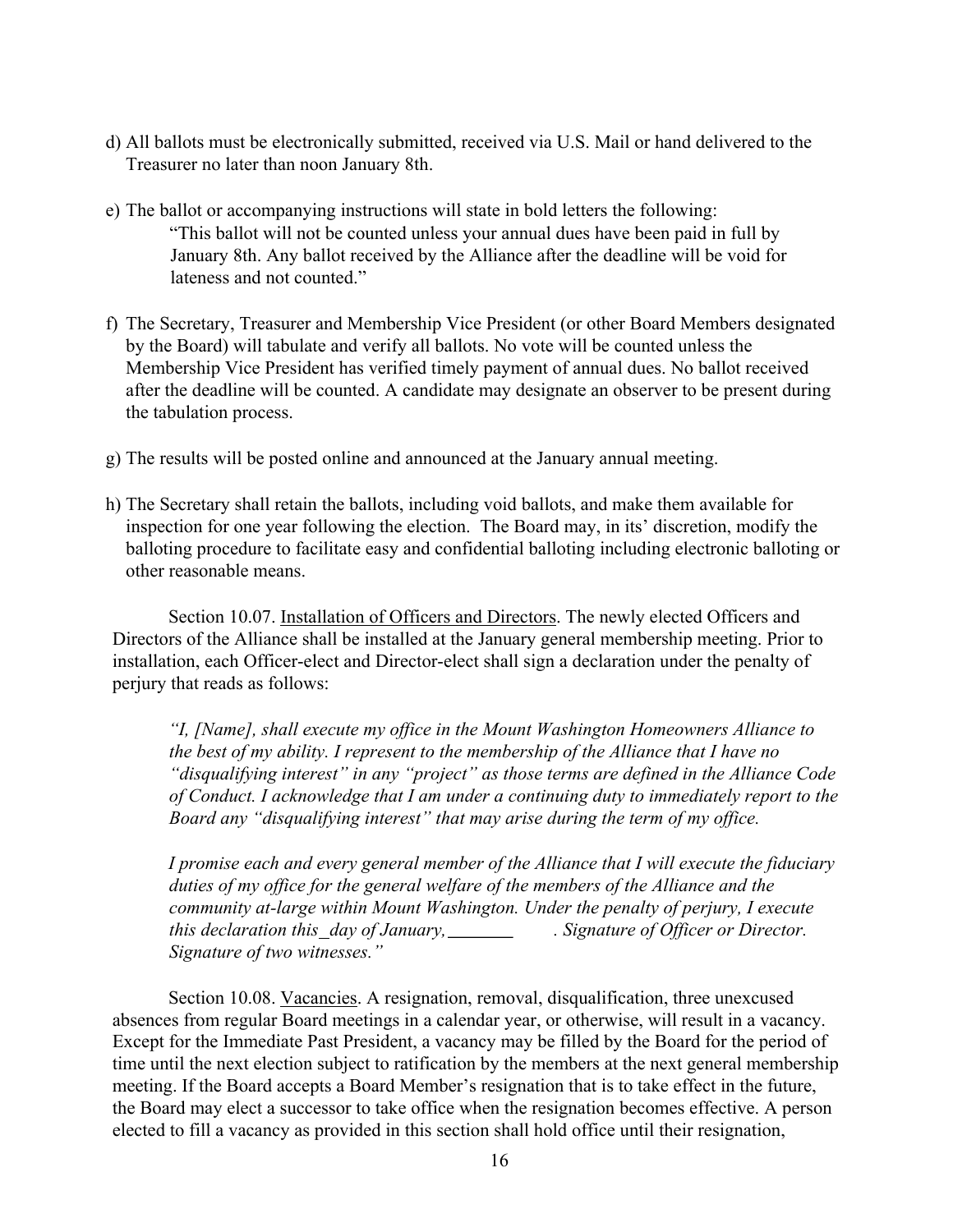removal, disqualification, or otherwise. A reduction of the authorized number of Board Members does not remove any Board Member until the usual end of their term of office.

Section 10.09. One Person: One Office. As provided in Section 5.02, no person may hold more than one seat on the Board at the same time. If a person is nominated to an Officer position while currently serving as a Director, then at the November general meeting, the Nominating Committee shall also nominate a contingent candidate to fill the Director's seat that might be vacated. Other contingent candidates for the Director's seat may also be nominated from the floor at the November meeting. If the current Director is elected as an Officer, the person winning the contingent election for the Director's seat shall be elected to the vacated Director's seat for the unexpired term.

## **ARTICLE 11. COMMITTEES**

Section 11.01. Executive Committee. There shall be an Executive Committee consisting of the President, the Vice President of Action, and the Vice President of Land Use. The Executive Committee, by majority vote, may take any action the Board may take at a meeting (e.g., including but not limited to, taking a position on land use matters, filing administrative appeals, minor expenditures, public testimony, and publicly representing the Alliance), except the Executive Committee may not:

- a. Adopt, amend, or repeal the Articles of Incorporation or these By-laws.
- b. Commit or spend more than \$300.00.
- c. Initiate, join, intervene in, compromise, settle, or dismiss any litigation.
- d. Apply for a grant in the name of the Alliance.
- e. Lend the Alliance name in support of another organization's cause.

The Executive Committee may reach a decision through the use of telephone, text, email or other electronic communications without compliance with the meeting and notice requirements of a Board meeting. In matters likely controversial, the Executive Committee is encouraged to and may solicit input from other Board or Committee members before making a decision authorized by this Section, but the decision shall be made solely by the Executive Committee. The Executive Committee decision shall be promptly communicated to the entire Board and is subject to review at any subsequent Board meeting.

This delegation of authority to the Executive Committee shall not operate to relieve the Board or any individual Officer or Director of any responsibility imposed on it or them by law, the Articles of Incorporation, or these By-laws.

Section 11.02. Special Committees. The Board may by majority vote establish any number of committees of the Alliance to carry out its purposes. The Board may appoint any Director or Voting Member to serve as the Chair of each Special Committee. While Committee Chairs may be invited to attend meetings of the Board, such Chairs shall not have a Board vote. Each Special Committee shall follow the meeting rules and notice provisions of these By-laws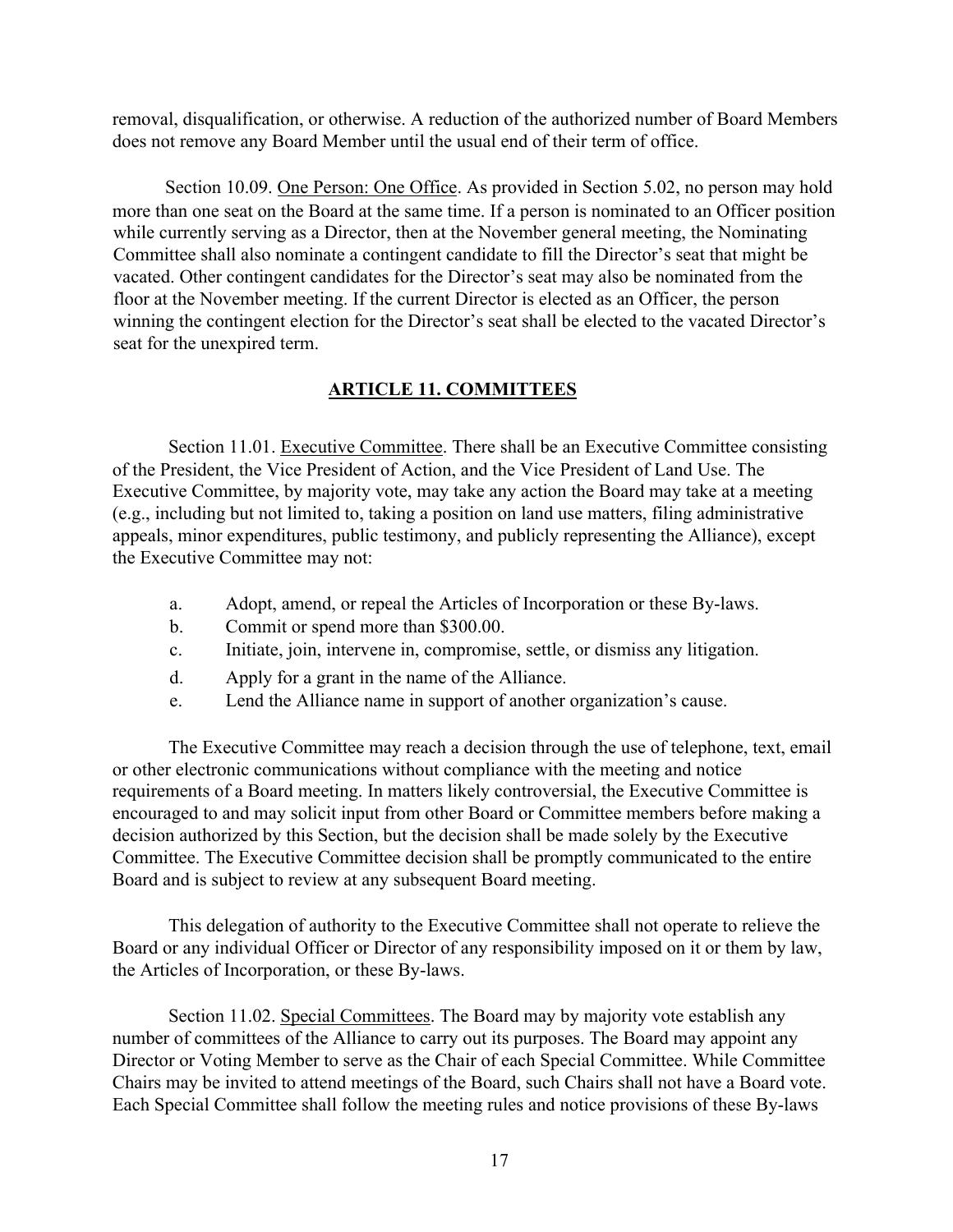for the conduct of its meetings. The Special Committee shall keep minutes of its proceedings and report its activities to the membership from time to time as the Board may require.

### **ARTICLE 12. ALLIANCE RECORDS AND REPORTS**

Section 12.01. Alliance Books & Records. The Alliance shall keep at such place determined by the Alliance Secretary, the original and a copy of its Articles of Incorporation and By-laws as amended from time to time, and a record of minutes of all meetings of the Alliance.

Section 12.02. Accounting Books & Records. The Alliance shall keep and maintain adequate and correct accounts of its properties and business transactions, including accounts of its assets, liabilities, receipts, disbursements, gains and losses.

Section 12.03. Tax Assessment. On request of an assessor the Alliance shall make available a true copy of business records relevant to the amount, cost, and value of property, subject to local assessment, which it owns, claims, possesses, or controls within the county.

Section 12.04. Inspection. The books of account shall at all reasonable times be open to inspection by any Board Member. Every Board Member shall have the absolute right at any reasonable time to inspect all books, records, and documents of every kind, and the physical properties of the Alliance. Such inspection may be made in person or by agent or attorney, and the right of inspection includes the right to make extracts or photocopies at such Board Member's expense. Failure to allow a Board Member to inspect records within 10 days of written request is presumed unreasonable.

Section 12.05. Annual Report. Within 60 days following the close of the Alliance's fiscal year, the Treasurer shall prepare and distribute to the Board and publish to the membership a report that includes the following:

(a) The assets and liabilities of the Alliance at the close of the fiscal year;

(b) The principal changes in assets and liabilities during the fiscal year;

(c) The revenue or receipts for the fiscal year;

(d) The expenses or disbursements for the fiscal year.

Such report shall be accompanied by any report of independent accountants, or, if there is no such report, the certificate of an authorized Officer of the Alliance that such annual financial report was prepared without audit from the books and records of the Alliance.

## **ARTICLE 13. FISCAL YEAR & ACCOUNTING**

Section 13.01. Fiscal Year. The fiscal year of the Alliance shall be from January 1 until December 31 each year.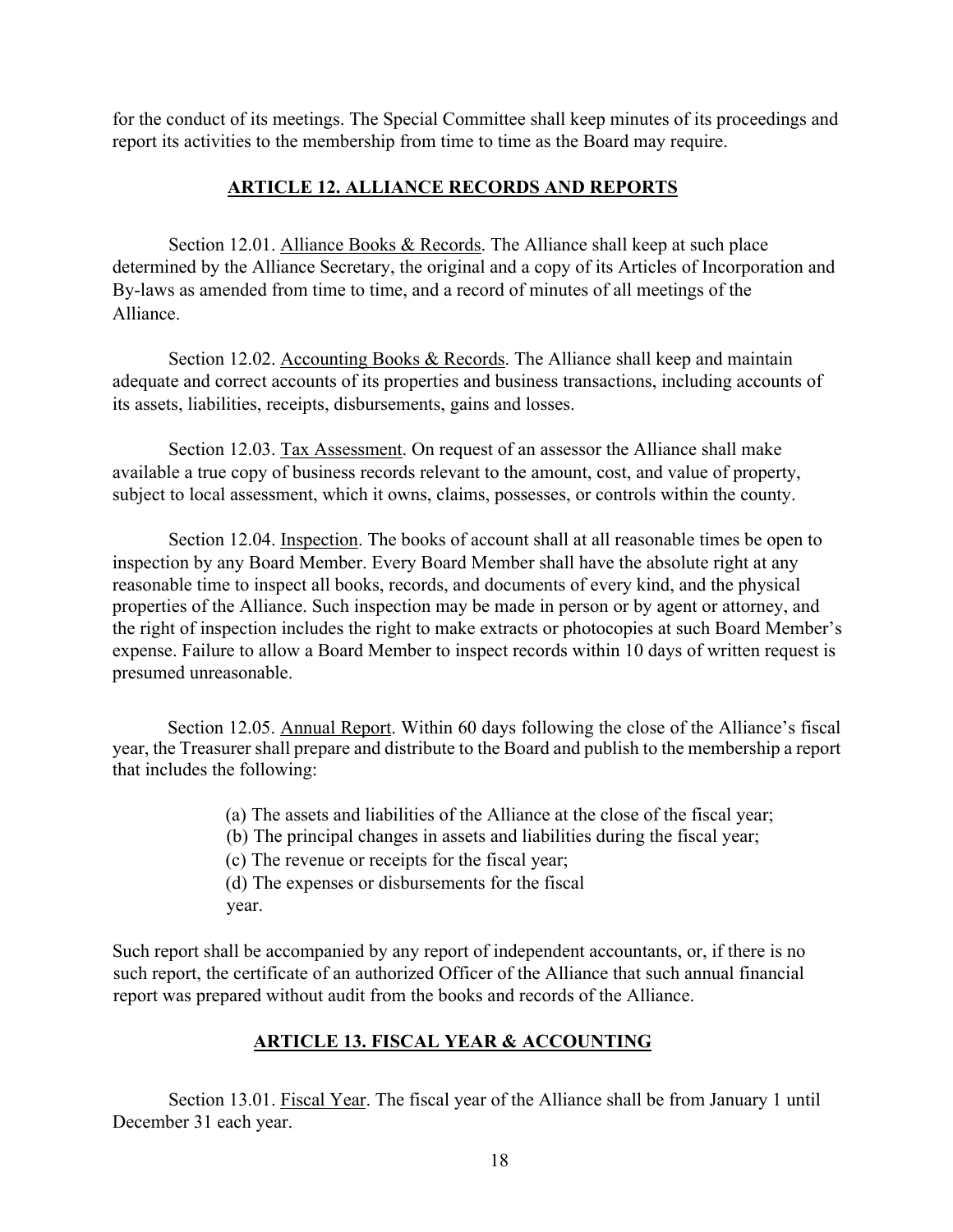Section 13.02. Accounting Method. The books and accounts of the Alliance shall use the cash method of financial accounting.

### **ARTICLE 14. EXECUTION OF INSTRUMENTS, DEPOSITS & FUNDS**

Section 14.01. Authority. The Board may by resolution authorize any Officer or agent of the Alliance to enter into any contract or execute or deliver any instrument in the name of and on behalf of the Alliance. Unless so authorized, no Officer, agent, employee, or Director shall have any power or authority to bind the Alliance by any contract or engagement or to pledge its credit or to render it liable for any purpose or amount.

Section 14.02. Depositories. All funds of the Alliance shall be deposited from time to time to the credit of the Alliance in such bank, trust companies, or other depositories as the Board selects. Checks of the Alliance in the amount of One Thousand (\$1,000) dollars or more shall require the signature of two of the following Officers: the President, the Treasurer, or the Action Vice President, who shall execute any necessary documents to open and maintain the Alliance accounts. Checks less than One-Thousand (\$1,000) dollars shall only require one signature of the above-listed Officers.

Section 14.03. Gifts. The Board may accept on behalf of the Alliance any contribution, gift, bequest, or devise for the general purpose or for any special purpose of the Alliance.

## **ARTICLE 15. INVESTMENTS**

Section 15.01. Property  $\&$  Securities. The Alliance shall have the right to retain all or any part of any securities or property acquired by it in whatever manner, and to invest and reinvest funds held by it, according to the business judgment of the Board, without being restricted to the class of investments which a trustee is or may hereafter as permitted by law to make any similar restriction, provided however, that no action shall be taken by or on behalf of the Alliance if such action is a prohibited transaction under sections 4941 through 4945 of the Internal Revenue Code of 1986, or corresponding provisions of any subsequent Federal tax laws.

## **ARTICLE 16. PROHIBITED DISTRIBUTIONS**

Section 16.01. General Prohibition. No Officer, Director, employee, or other person connected with this Alliance or any other private individual, shall receive at any time any of the net earnings or pecuniary profit from the operations of the Alliance, provided, that this provision shall not prevent the payment to any such person a reasonable compensation for services rendered to or for the Alliance in carrying out its purposes as shall be fixed by resolutions of the Board and no such person or persons shall be entitled to share in the distribution of, and shall not receive, any of the assets on dissolution of the Alliance.

Section 16.02. Special Prohibitions. The Alliance shall be subject to the following limitations and restrictions: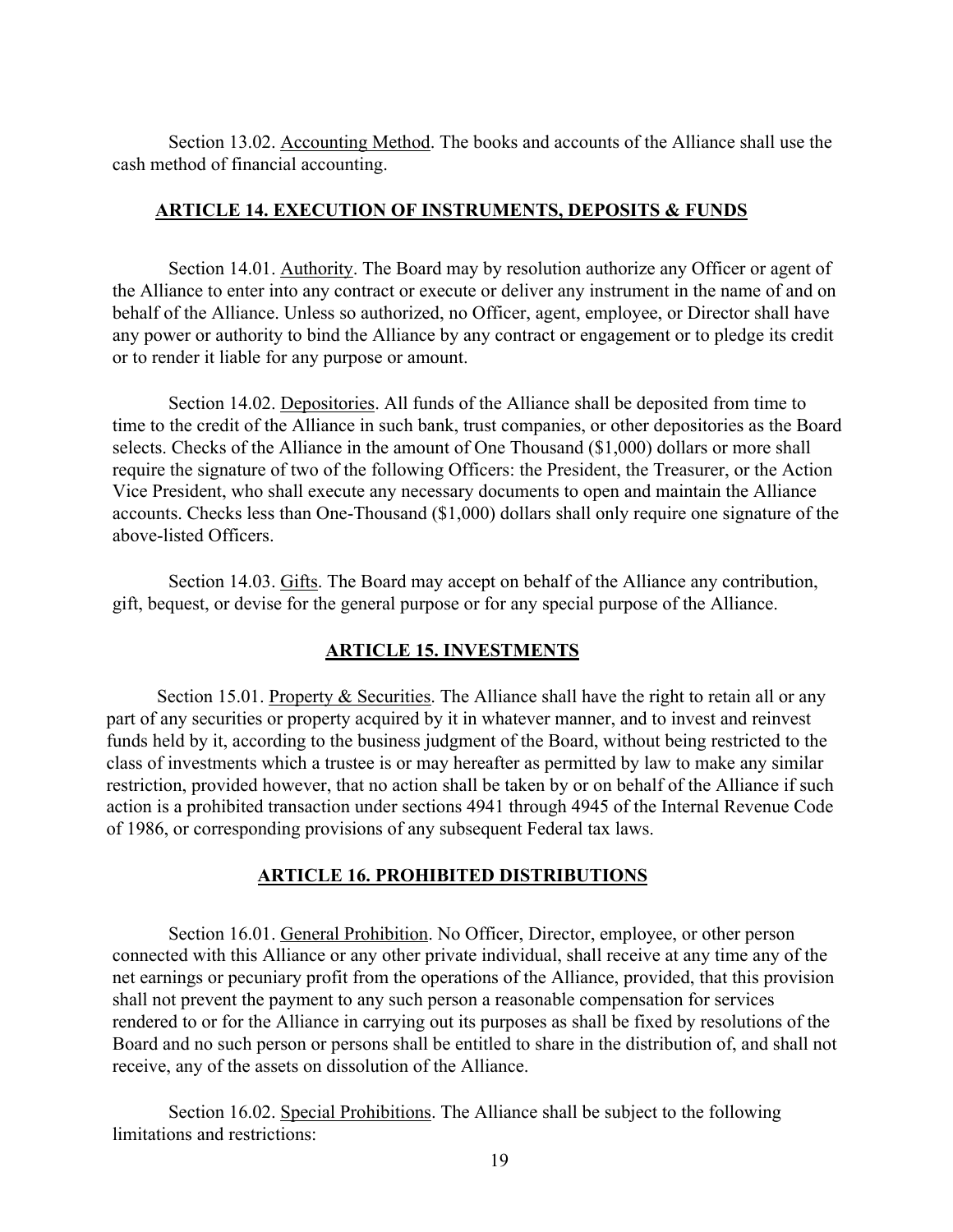(a) The Alliance shall distribute its income for each taxable year at such time

and

in such manner as not to become subject to the tax on undistributed income imposed by section 4942 of the Internal Revenue Code.

(b) The Alliance shall not engage in any act of self-dealing as defined in section 4941(d) of the Internal Revenue Code.

(c) The Alliance shall not retain any excess business holdings as defined in section 4943(c) of the Internal Revenue Code.

(d) The Alliance shall not make any investments in such manner as to subject it to

tax under section 4944 of the Internal Revenue Code.

(e) The Alliance shall not make any taxable expenditures as defined in section 4945(d) of the Internal Revenue Code.

## **ARTICLE 17. BY-LAWS & AMENDMENT**

Section 17.01. Effective Date. These By-laws shall become effective immediately on their adoption. Unless the resolution adopting such amendment provides otherwise, amendments to these By-laws shall become effective immediately on their adoption.

Section 17.02. Originals of Articles/Bylaws. The original and copies of the Articles of Association and these By-laws as amended and certified by the Secretary shall be kept by the Secretary, with the records of the Alliance, and such records shall be open to inspection by any Board Member upon reasonable request.

Section 17.03. Amendment of By-laws. Except as otherwise provided in these By-laws, and subject to the limitations contained in the Articles of Incorporation and to any provisions of law applicable to the amendment of bylaws of California non-profit corporations these By-laws may be altered, amended, or repealed and new By-laws adopted by a vote of the members as provided in this section.

The By-laws of the Alliance may be amended by the following method:

Any proposed amendment to these By-laws may be considered at a general meeting of the Alliance after written notice of the proposed amendment is delivered to each Voting Member by publication in the newsletter, by e-mail delivery, or a special mailing at least 10 calendar days prior to the meeting at which the amendment will be considered. Upon a motion and second, the proposed amendment shall be discussed by the general membership and, after allowing full discussion of the proposed amendment, the matter shall come on for a vote. The proposed amendment shall be adopted if 90% of all Voting Members present at the meeting and voting either "yea" or "nay" vote in favor of the amendment.

If the proposed amendment fails to obtain the required percentage of affirmative votes to amend the By-laws at a general membership meeting, the President shall ask the proponent of the amendment if he or she wishes to submit the proposal to the Voting Members by written ballot.